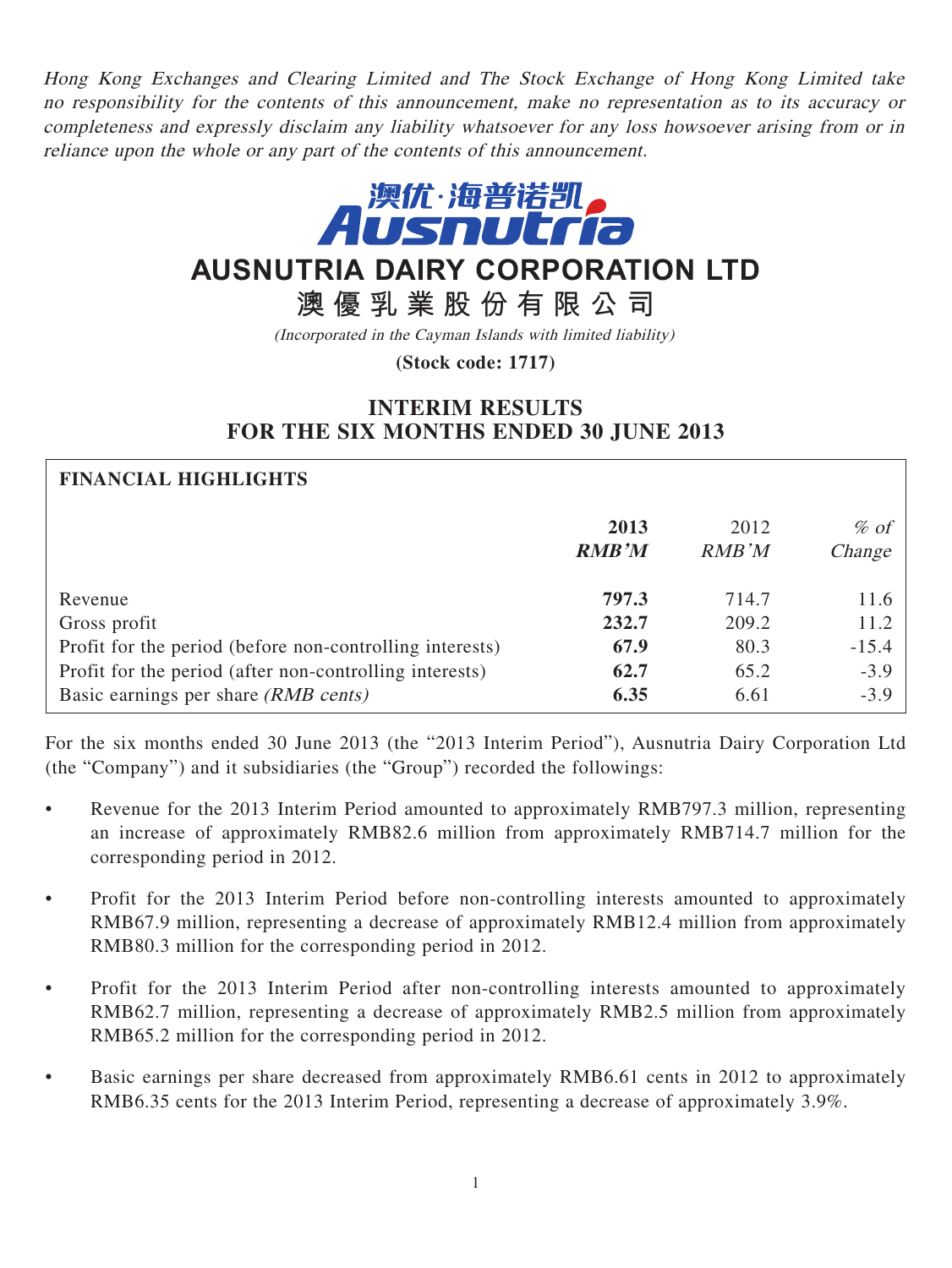The board (the "Board") of directors (the "Directors") of the Company is pleased to announce the unaudited financial results of the Company and the Group for the 2013 Interim Period together with the comparative figures for the corresponding period in 2012 (the "2012 Interim Period").

The interim financial results are unaudited but have been reviewed by the audit committee of the Company.

# **INTERIM CONDENSED CONSOLIDATED STATEMENT OF COMPREHENSIVE INCOME**

For the six months ended 30 June 2013

|                                                                                           | Six months ended 30 June |                        |                        |
|-------------------------------------------------------------------------------------------|--------------------------|------------------------|------------------------|
|                                                                                           | <b>Notes</b>             | 2013<br><b>RMB'000</b> | 2012<br><b>RMB'000</b> |
|                                                                                           |                          | (Unaudited)            | (Unaudited)            |
| <b>REVENUE</b>                                                                            | $\overline{4}$           | 797,306                | 714,725                |
| Cost of sales                                                                             |                          | (564, 572)             | (505, 502)             |
| Gross profit                                                                              |                          | 232,734                | 209,223                |
| Other income and gains                                                                    | $\overline{4}$           | 13,544                 | 10,952                 |
| Selling and distribution costs                                                            |                          | (109, 925)             | (76,316)               |
| Administrative expenses                                                                   |                          | (44, 075)              | (36, 810)              |
| Other expenses                                                                            |                          | (8,063)                | (3,537)                |
| Finance costs                                                                             | $\mathfrak{I}$           | (2,901)                | (2,515)                |
| Profit before tax                                                                         | 6                        | 81,314                 | 100,997                |
| Income tax expense                                                                        | $\overline{7}$           | (13, 403)              | (20, 685)              |
| PROFIT FOR THE PERIOD                                                                     |                          | 67,911                 | 80,312                 |
| Attributable to:                                                                          |                          |                        |                        |
| Owner of the parent                                                                       |                          | 62,703                 | 65,227                 |
| Non-controlling interests                                                                 |                          | 5,208                  | 15,085                 |
|                                                                                           |                          | 67,911                 | 80,312                 |
| <b>EARNINGS PER SHARE ATTRIBUTABLE TO</b><br><b>ORDINARY EQUITY HOLDERS OF THE PARENT</b> | 8                        |                        |                        |
| $-$ basic and diluted (RMB)                                                               |                          | <b>6.35 cents</b>      | 6.61 cents             |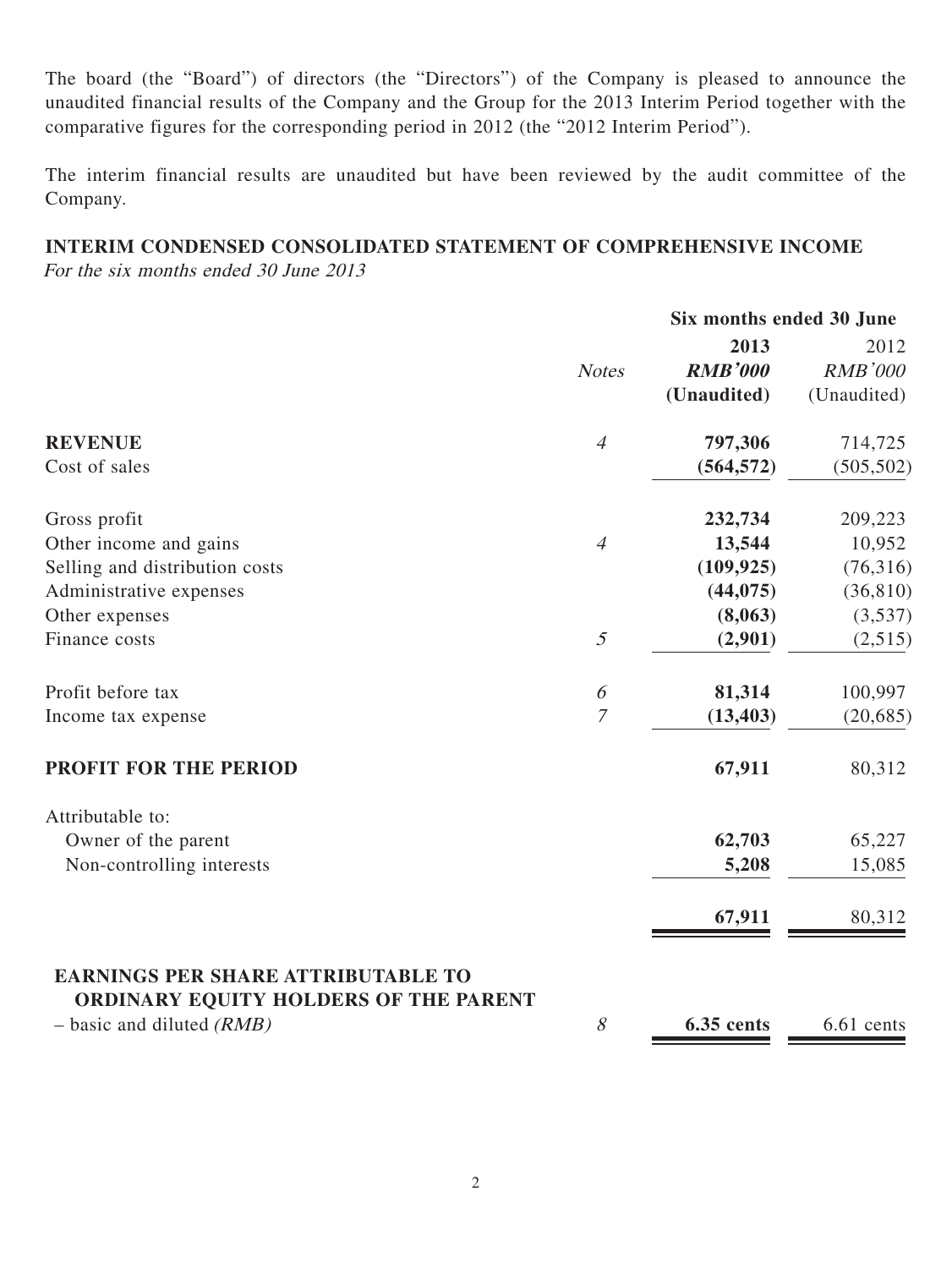|                                                           | Six months ended 30 June              |                                       |
|-----------------------------------------------------------|---------------------------------------|---------------------------------------|
|                                                           | 2013<br><b>RMB'000</b><br>(Unaudited) | 2012<br><b>RMB'000</b><br>(Unaudited) |
| <b>PROFIT FOR THE PERIOD</b>                              | 67,911                                | 80,312                                |
| <b>OTHER COMPREHENSIVE INCOME</b>                         |                                       |                                       |
| Other comprehensive loss to be reclassified to            |                                       |                                       |
| profit or loss in subsequent periods:                     |                                       |                                       |
| Exchange differences on translation of foreign operations | (8,213)                               | (11,067)                              |
| Net other comprehensive loss to be reclassified to        |                                       |                                       |
| profit or loss in subsequent periods                      | (8,213)                               | (11,067)                              |
| Other comprehensive income not to be reclassified to      |                                       |                                       |
| profit or loss in subsequent periods:                     |                                       |                                       |
| Remeasurement income on defined benefit plans             | 1,043                                 |                                       |
| Income tax effect                                         | (261)                                 |                                       |
| Net other comprehensive income not to be reclassified to  |                                       |                                       |
| profit or loss in subsequent periods                      | 782                                   |                                       |
| <b>OTHER COMPREHENSIVE LOSS</b>                           |                                       |                                       |
| FOR THE PERIOD, NET OF TAX                                | (7, 431)                              | (11,067)                              |
| <b>TOTAL COMPREHENSIVE INCOME</b>                         |                                       |                                       |
| <b>FOR THE PERIOD</b>                                     | 60,480                                | 69,245                                |
|                                                           |                                       |                                       |
| Attributable to:<br>Owner of the parent                   | 56,825                                | 59,317                                |
| Non-controlling interests                                 | 3,655                                 | 9,928                                 |
|                                                           |                                       |                                       |
|                                                           | 60,480                                | 69,245                                |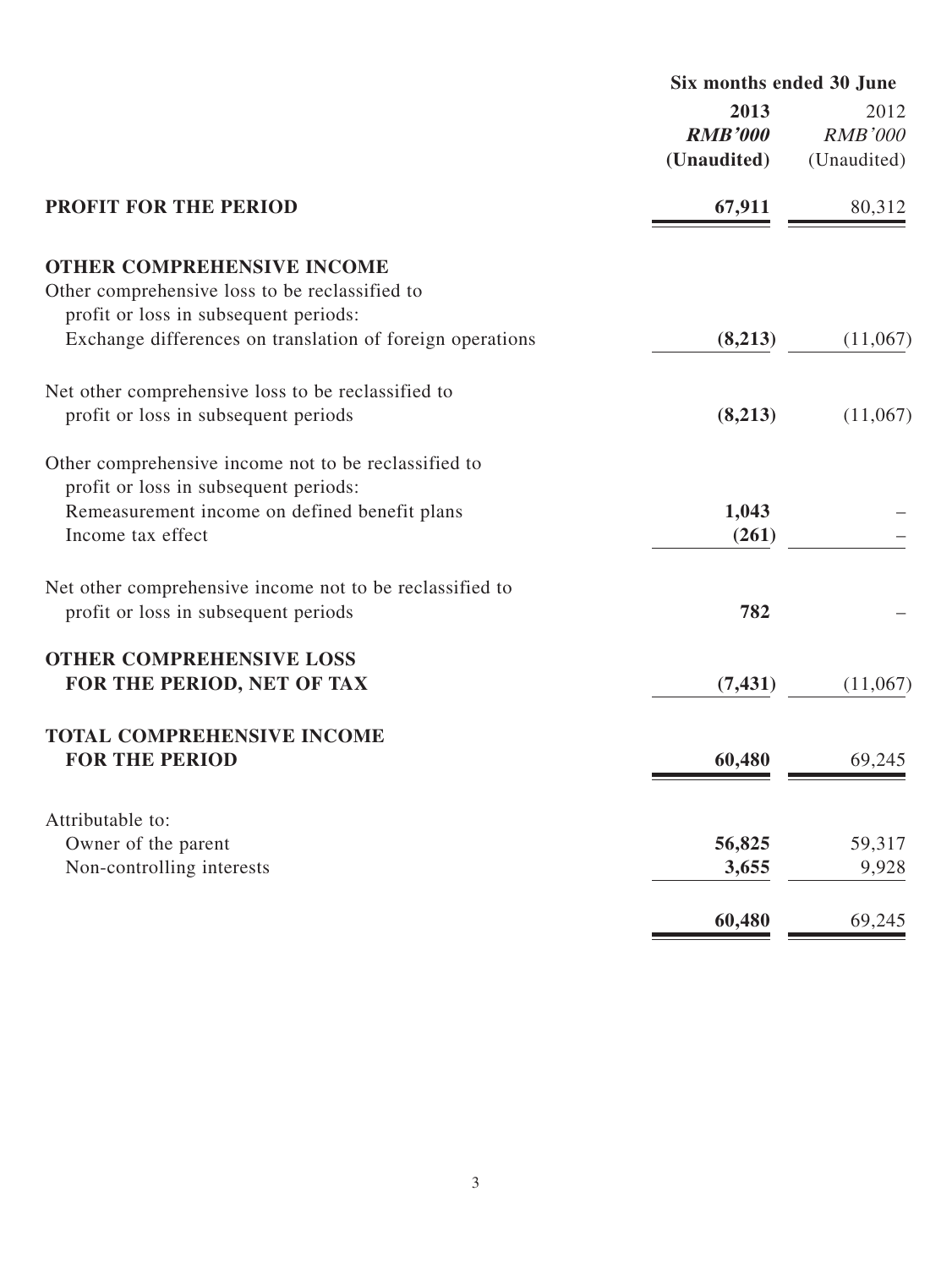# **INTERIM CONDENSED CONSOLIDATED STATEMENT OF FINANCIAL POSITION** 30 June 2013

|                                                  |              | 30 June        | 31 December    |
|--------------------------------------------------|--------------|----------------|----------------|
|                                                  |              | 2013           | 2012           |
|                                                  | <b>Notes</b> | <b>RMB'000</b> | <b>RMB'000</b> |
|                                                  |              | (Unaudited)    | (Audited)      |
| <b>NON-CURRENT ASSETS</b>                        |              |                |                |
| Property, plant and equipment                    |              | 283,640        | 264,290        |
| Prepaid land lease payments                      |              | 2,114          | 2,142          |
| Goodwill                                         |              | 81,785         | 84,466         |
| Other intangible assets                          |              | 33,914         | 30,107         |
| Deferred tax assets                              |              | 23,260         | 25,285         |
| Total non-current assets                         |              | 424,713        | 406,290        |
| <b>CURRENT ASSETS</b>                            |              |                |                |
| Inventories                                      | 9            | 283,241        | 190,935        |
| Trade and bills receivables                      | 10           | 136,945        | 141,297        |
| Prepayments, deposits and other receivables      |              | 93,430         | 77,330         |
| Held-to-maturity investment                      |              |                | 60,000         |
| Tax recoverable                                  |              | 22,346         | 9,797          |
| Pledged deposits                                 | 11           | 123,300        |                |
| Time deposits                                    | 11           | 490,000        | 420,000        |
| Cash and cash equivalents                        | 11           | 208,046        | 282,714        |
| Total current assets                             |              | 1,357,308      | 1,182,073      |
| <b>CURRENT LIABILITIES</b>                       |              |                |                |
| Trade payables                                   | 12           | 126,668        | 104,698        |
| Other payables and accruals                      |              | 251,250        | 229,654        |
| Derivative financial instruments                 |              | 838            | 1,129          |
| Interest-bearing bank loans and other borrowings |              | 182,552        | 95,555         |
| Tax payable                                      |              | 17,889         | 9,524          |
| Total current liabilities                        |              | 579,197        | 440,560        |
| NET CURRENT ASSETS                               |              | 778,111        | 741,513        |
| TOTAL ASSETS LESS CURRENT LIABILITIES            |              | 1,202,824      | 1,147,803      |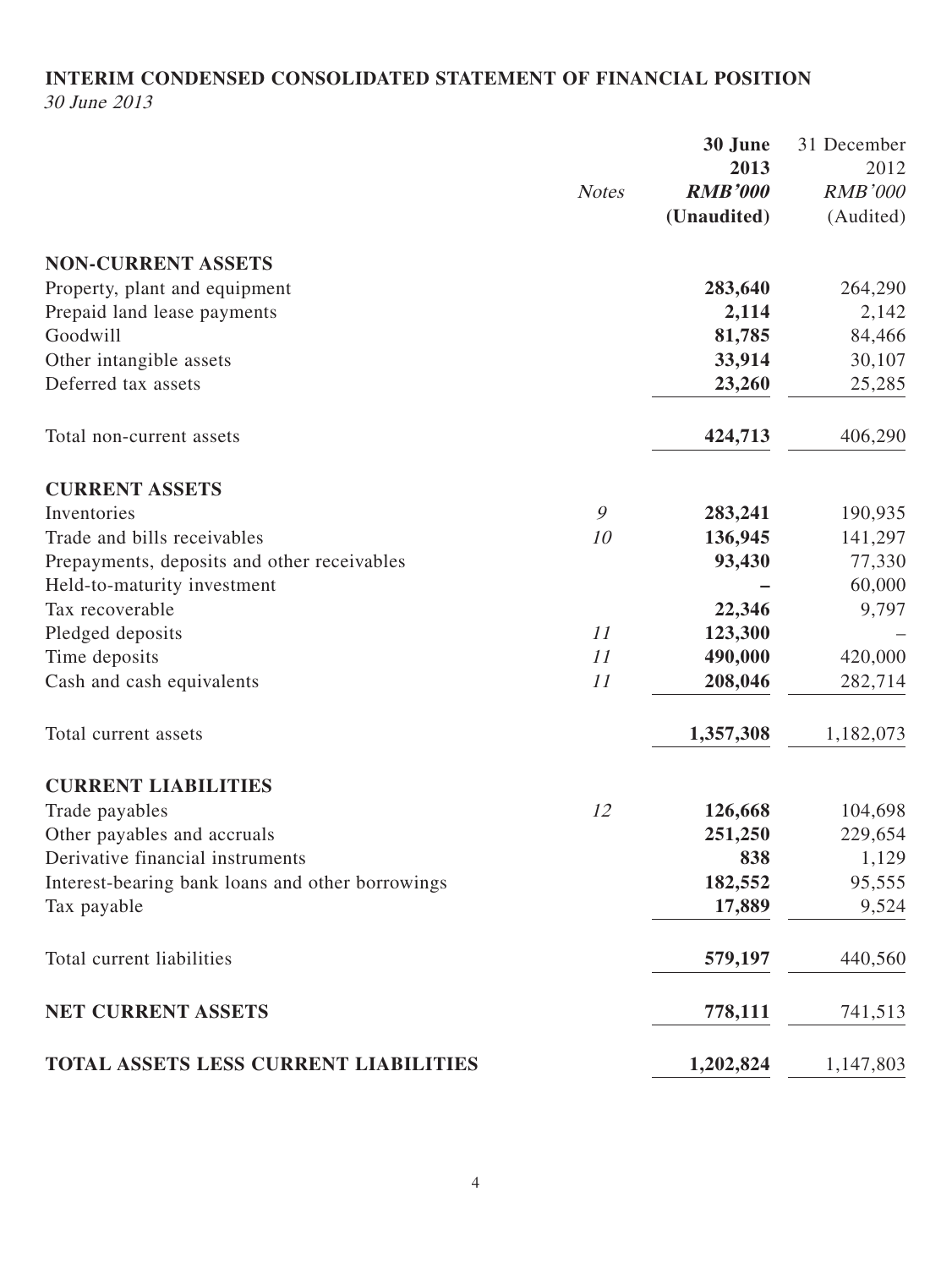|                                                  | 30 June        | 31 December    |
|--------------------------------------------------|----------------|----------------|
|                                                  | 2013           | 2012           |
|                                                  | <b>RMB'000</b> | <b>RMB'000</b> |
|                                                  | (Unaudited)    | (Audited)      |
| <b>NON-CURRENT LIABILITIES</b>                   |                |                |
| Interest-bearing bank loans and other borrowings | 35,695         | 39,007         |
| Defined benefit plan                             | 16,478         | 17,417         |
| Deferred tax liabilities                         | 25,328         | 27,552         |
| Total non-current liabilities                    | 77,501         | 83,976         |
| Net assets                                       | 1,125,323      | 1,063,827      |
| <b>EQUITY</b>                                    |                |                |
| Equity attributable to owners of the parent      |                |                |
| Issued capital                                   | 86,866         | 86,866         |
| Reserves                                         | 957,491        | 900,666        |
|                                                  | 1,044,357      | 987,532        |
| Non-controlling interests                        | 80,966         | 76,295         |
| Total equity                                     | 1,125,323      | 1,063,827      |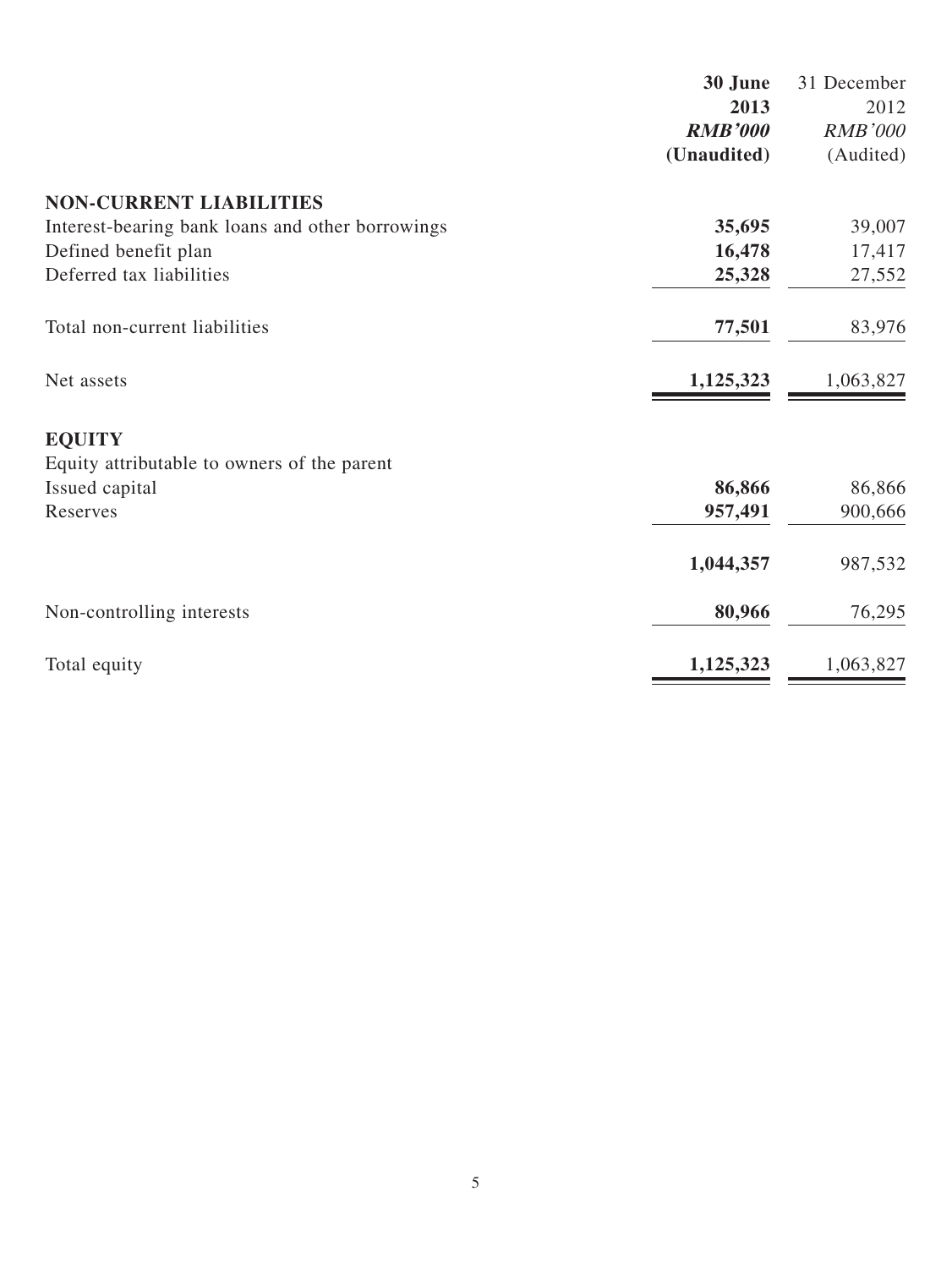# **NOTES TO THE INTERIM CONDENSED CONSOLIDATED FINANCIAL STATEMENTS** 30 June 2013

#### **1. CORPORATE INFORMATION**

The Company was incorporated as an exempted company with limited liability in the Cayman Islands on 8 June 2009. The registered office of the Company is located at Cricket Square, Hutchins Drive, P.O. Box 2681, Grand Cayman KY1-1111, Cayman Islands. The principal offices of the Group in Mainland China, at Floor 9, XinDaXin Building, No. 168, HuangXing Road (M), Changsha City, Hunan Province; in Hong Kong, at Room 2101, Beautiful Group Tower, 77 Connaught Road Central, Central; and in the Netherlands, at Burgemeester Falkenaweg 58-1 (8442LE), Heerenveen. The shares of the Company were listed on the Main Board of The Stock Exchange of Hong Kong Limited (the "Stock Exchange") on 8 October 2009.

The Company acts as an investment holding company of the Group. The Group is principally engaged in the production, marketing and distribution of paediatric nutrition products in the People's Republic of China (the "PRC") and in the dairy industry in the Netherlands with activities ranging from research and development, milk collection, processing, production, packaging, marketing and sales of dairy products to customers in the Netherlands and other overseas countries.

#### **2. BASIS OF PREPARATION AND CHANGES TO THE GROUP'S ACCOUNTING POLICIES**

#### **Basis of preparation**

The Interim Condensed Consolidated Financial Statements for the six months ended 30 June 2013 have been prepared in accordance with the applicable disclosure requirements of Appendix 16 to the Rules Governing the Listing of Securities on The Stock Exchange of Hong Kong Limited (the "Listing Rules") and with International Accounting Standard ("IAS") 34 Interim Financial Reporting issued by the International Accounting Standards Board ("IASB").

The Interim Condensed Consolidated Financial Statements does not include all the information and disclosures required for annual financial statements, and should be read in conjunction with the Group's annual financial statements for the year ended 31 December 2012. The Interim Condensed Consolidated Financial Statements are presented in Renminbi ("RMB") and all values are rounded to nearest thousand (RMB'000), except when otherwise indicated.

#### **Changes in accounting policies and disclosures**

The accounting policies adopted in the preparation of the Interim Condensed Consolidated Financial Statements are consistent with those followed in the preparation of the Group's annual financial statements for the year ended 31 December 2012, except for the adoption of new standards and interpretations as of 1 January 2013, noted below.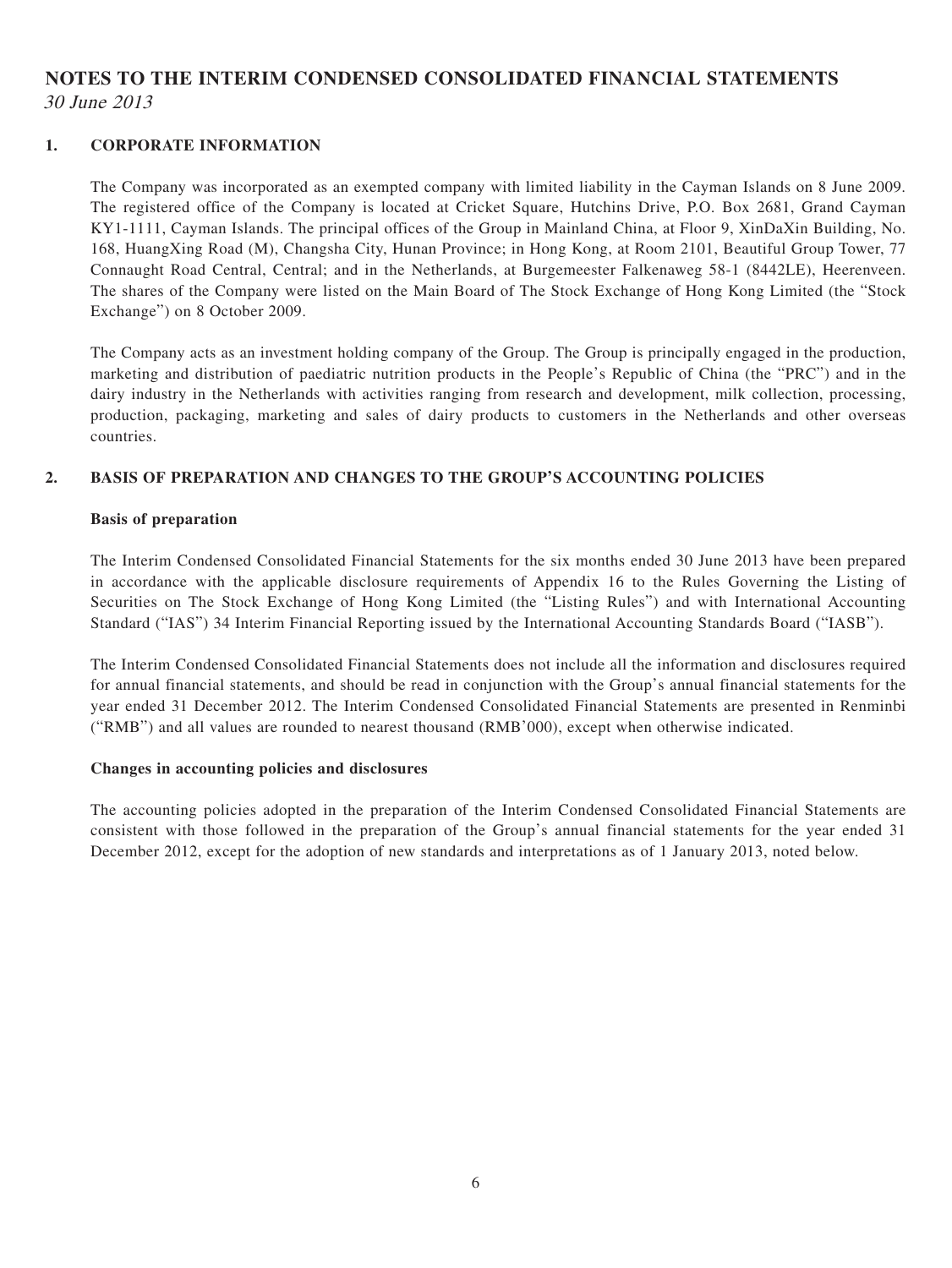In the current interim period, the Group has applied, for the first time, the following new or revised standards and interpretations (the "new or revised IFRSs") issued by the IASB.

| <b>IFRS 1 Amendments</b>   | Amendments to IFRS 1 First-time Adoption of International Financial  |
|----------------------------|----------------------------------------------------------------------|
|                            | Reporting Standards - Government Loans                               |
| <b>IFRS</b> 7 Amendments   | Amendments to IFRS 7 Financial Instruments: Disclosures – Offsetting |
|                            | <b>Financial Assets and Financial Liabilities</b>                    |
| IFRS 10                    | <b>Consolidated Financial Statements</b>                             |
| <b>IFRS 11</b>             | Joint Arrangements                                                   |
| IFRS 12                    | Disclosure of Interests in Other Entities                            |
| IFRS 10, IFRS 11 and       | Amendments to IFRS 10, IFRS 11 and IFRS 12 – Transition Guidance     |
| <b>IFRS</b> 12 Amendments  |                                                                      |
| IFRS 13                    | <b>Fair Value Measurement</b>                                        |
| IAS 1 Amendments           | Amendments to IAS 1 Presentation of Financial Statements             |
|                            | - Presentation of Items of Other Comprehensive Income                |
| IAS 19 Amendments          | <i><b>Employee Benefits</b></i>                                      |
| IAS 27 (Revised)           | Separate Financial Statements                                        |
| IAS 28 (Revised)           | Investments in Associates and Joint Ventures                         |
| <b>IFRIC 20</b>            | Stripping Costs in the Production Phase of a Surface Mine            |
| <b>Annual Improvements</b> | Amendments to a number of IFRSs issued in May 2012                   |
| 2009-2011 Cycle            |                                                                      |

The adoption of the new and revised standards and interpretations resulted in changes to accounting policies, but did not have significant impact on the financial position or performance of the Group.

#### **3. OPERATING SEGMENT INFORMATION**

For management purposes, the Group is organised into business units based on their products and services and has two reportable operating segments for the six months ended 30 June 2013 as follows:

- (a) the Ausnutria segment comprises the manufacturing and sale of own-branded paediatric cow milk formula products in Mainland China and Hong Kong; and
- (b) the Ausnutria Hyproca segment comprises the manufacture and sales of dairy products in the Netherlands on a subcontract basis for its customers as well as for the sales of its own-branded products in the PRC and other overseas countries.

Management monitors the results of the Group's operating segments separately for the purpose of making decisions about resources allocation and performance assessment. Segment performance is evaluated based on reportable segment profit which is a measure of adjusted profit before tax from continuing operations. The adjusted profit before tax from continuing operations is measured consistently with the Group's profit before tax from continuing operations except that interest income, finance costs, as well as unallocated head office and corporate results are excluded from such measurement.

Segment assets exclude cash and cash equivalents, pledged deposits, time deposits, held-to-maturity investment, and other unallocated head office and corporate assets as these assets are managed on a group basis.

Segment liabilities exclude interest-bearing bank and other borrowings as these liabilities are managed on a group basis.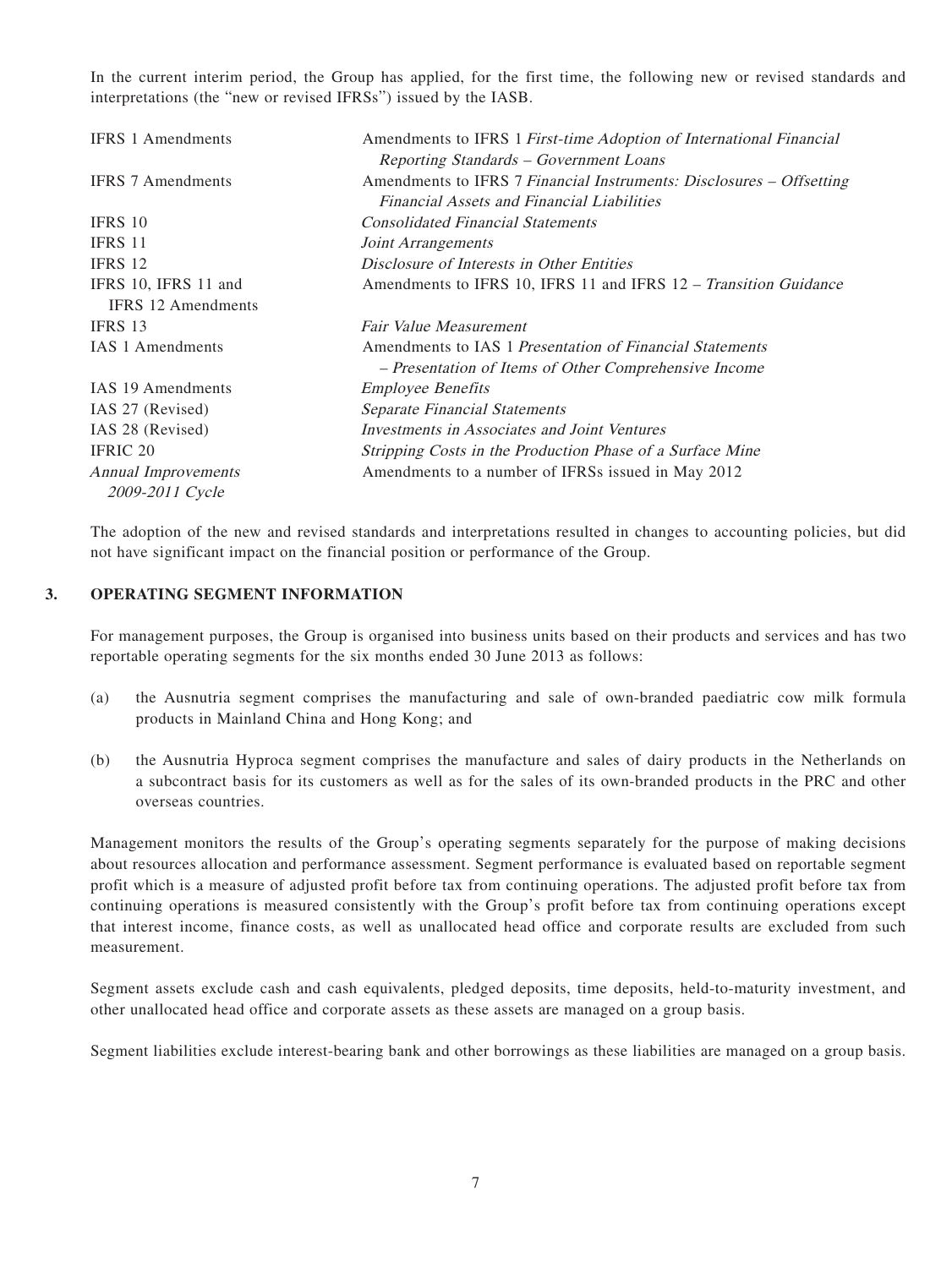|                                                      | Ausnutria      | Ausnutria<br>Hyproca | <b>Total</b>   |
|------------------------------------------------------|----------------|----------------------|----------------|
|                                                      | <b>RMB'000</b> | <b>RMB'000</b>       | <b>RMB'000</b> |
| Six months ended 30 June 2013 (unaudited)            |                |                      |                |
| <b>SEGMENT REVENUE</b>                               |                |                      |                |
| Sales to external customers                          | 282,197        | 515,109              | 797,306        |
| Intersegment sales                                   |                | 9,236                | 9,236          |
|                                                      | 282,197        | 524,345              | 806,542        |
| Reconciliation:                                      |                |                      |                |
| Elimination of intersegment sales                    |                |                      | (9,236)        |
| Revenue from operations                              |                |                      | 797,306        |
| <b>SEGMENT RESULTS</b>                               | 63,856         | 19,819               | 83,675         |
| Reconciliation:                                      |                |                      |                |
| Interest income                                      |                |                      | 10,012         |
| Finance costs                                        |                |                      | (2,901)        |
| Corporate and other unallocated expenses             |                |                      | (9, 472)       |
| Profit before tax                                    |                |                      | 81,314         |
| OTHER SEGMENT INFORMATION                            |                |                      |                |
| Impairment losses written back in the profit or loss |                | (1,599)              | (1,599)        |
| Depreciation and amortisation                        | 4,414          | 13,945               | 18,359         |
| Capital expenditure*                                 | 2,645          | 46,224               | 48,869         |
| As at 30 June 2013 (unaudited)                       |                |                      |                |
| <b>SEGMENT ASSETS</b>                                | 331,987        | 608,800              | 940,787        |
| Reconciliation:                                      |                |                      |                |
| Elimination of intersegment receivables              |                |                      | (8, 642)       |
| Corporate and other unallocated assets               |                |                      | 849,876        |
| Total assets                                         |                |                      | 1,782,021      |
|                                                      |                |                      |                |
| <b>SEGMENT LIABILITIES</b><br>Reconciliation:        | 124,205        | 322,888              | 447,093        |
| Elimination of intersegment payables                 |                |                      | (8,642)        |
| Corporate and other unallocated liabilities          |                |                      | 218,247        |
|                                                      |                |                      |                |
| Total liabilities                                    |                |                      | 656,698        |

\* Capital expenditure consists of additions to property, plant and equipment and intangible assets.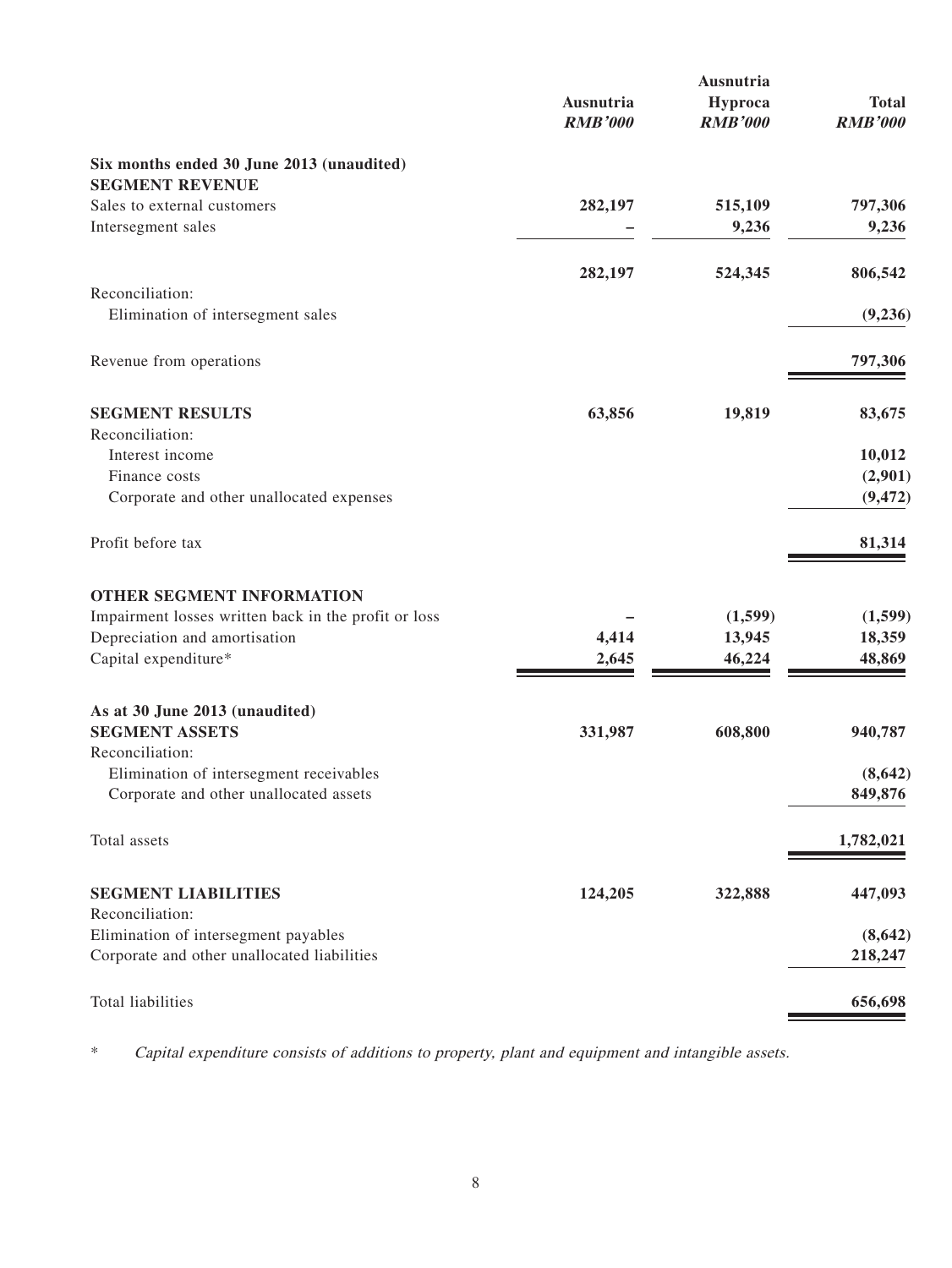|                                                                                     | Ausnutria<br><b>RMB'000</b> | Ausnutria<br>Hyproca<br><b>RMB'000</b> | Total<br><b>RMB'000</b> |
|-------------------------------------------------------------------------------------|-----------------------------|----------------------------------------|-------------------------|
|                                                                                     |                             |                                        |                         |
| Six months ended 30 June 2012 (unaudited)<br><b>SEGMENT REVENUE</b>                 |                             |                                        |                         |
| Sales to external customers                                                         | 268,213                     | 446,512                                | 714,725                 |
| Revenue from operations                                                             | 268,213                     | 446,512                                | 714,725                 |
| <b>SEGMENT RESULTS</b>                                                              | 64,304                      | 42,113                                 | 106,417                 |
| Reconciliation:                                                                     |                             |                                        |                         |
| Interest income<br>Finance costs                                                    |                             |                                        | 4,458<br>(2,515)        |
| Corporate and other unallocated expenses                                            |                             |                                        | (7, 363)                |
| Profit before tax                                                                   |                             |                                        | 100,997                 |
| OTHER SEGMENT INFORMATION                                                           |                             |                                        |                         |
| Impairment losses recognised in the profit or loss                                  | 9,086                       | 4,344                                  | 13,430                  |
| Depreciation and amortisation                                                       | 4,766                       | 12,752                                 | 17,518                  |
| Capital expenditure*                                                                | 4,114                       | 12,001                                 | 16,115                  |
| As at 31 December 2012 (audited)                                                    |                             |                                        |                         |
| <b>SEGMENT ASSETS</b>                                                               | 221,269                     | 576,106                                | 797,375                 |
| Reconciliation:                                                                     |                             |                                        |                         |
| Elimination of intersegment receivables<br>Corporate and other unallocated assets   |                             |                                        | (586)<br>791,574        |
|                                                                                     |                             |                                        |                         |
| Total assets                                                                        |                             |                                        | 1,588,363               |
| <b>SEGMENT LIABILITIES</b>                                                          | 163,585                     | 226,975                                | 390,560                 |
| Reconciliation:                                                                     |                             |                                        |                         |
| Elimination of intersegment payables<br>Corporate and other unallocated liabilities |                             |                                        | (586)<br>134,562        |
| Total liabilities                                                                   |                             |                                        | 524,536                 |

\* Capital expenditure consists of additions to property, plant and equipment and intangible assets.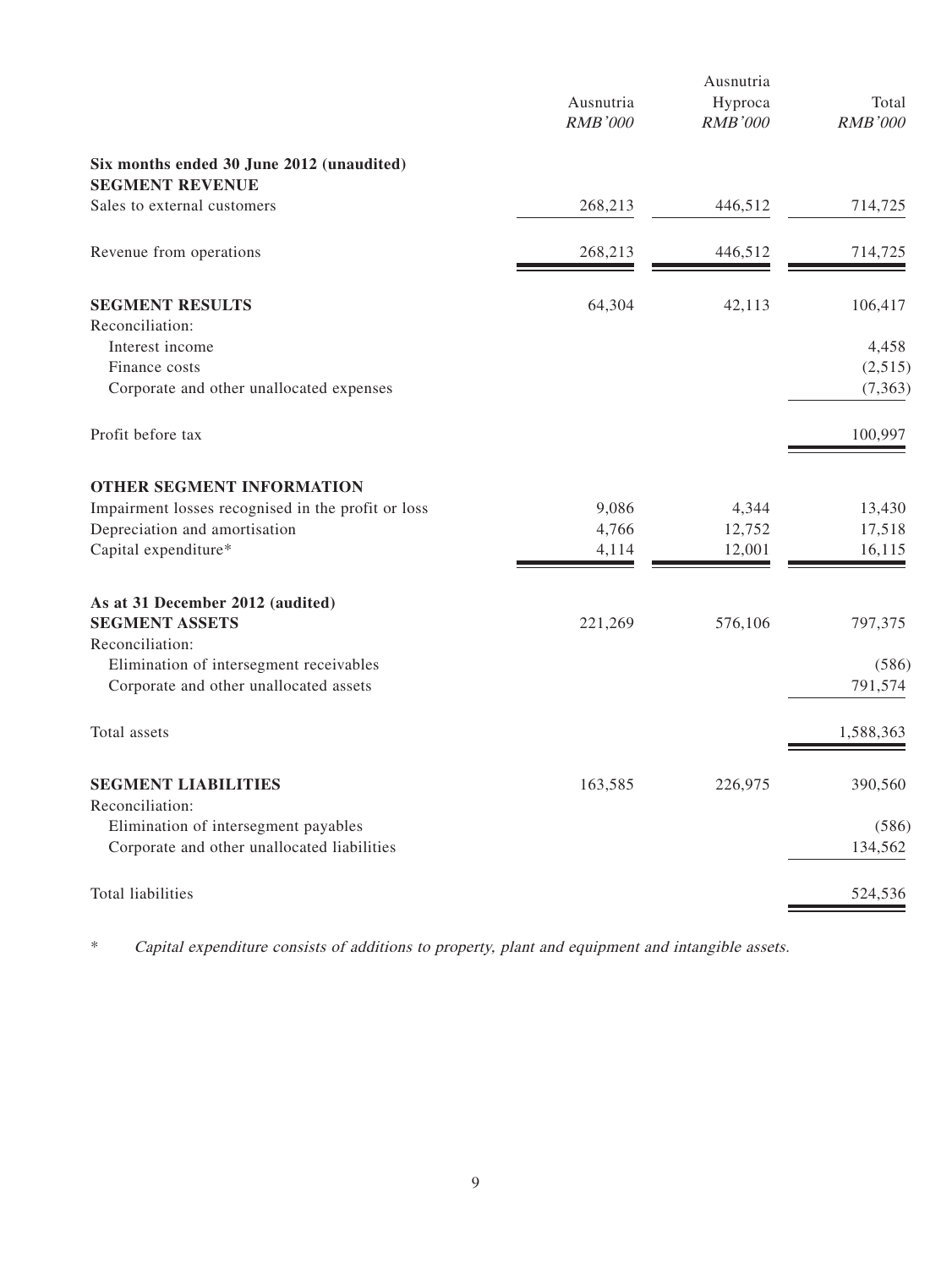#### **Geographical information**

#### **(a) Revenue from external customers**

|                           | Six months ended 30 June |                |
|---------------------------|--------------------------|----------------|
|                           | 2013                     | 2012           |
|                           | <b>RMB'000</b>           | <b>RMB'000</b> |
|                           | (Unaudited)              | (Unaudited)    |
| The PRC                   | 362,365                  | 328,055        |
| European Union            | 276,429                  | 284,663        |
| Middle East               | 45,620                   | 31,002         |
| Australia and New Zealand | 40,523                   | 7,100          |
| Others                    | 72,369                   | 63,905         |
|                           | 797,306                  | 714,725        |

The revenue information above is based on the locations of customers.

#### **(b) Non-current assets**

|                 | At             | At             |
|-----------------|----------------|----------------|
|                 | 30 June        | 31 December    |
|                 | 2013           | 2012           |
|                 | <b>RMB'000</b> | <b>RMB'000</b> |
|                 | (Unaudited)    | (Audited)      |
| The PRC         | 76,892         | 76,747         |
| The Netherlands | 324,561        | 304,258        |
|                 | 401,453        | 381,005        |

The non-current asset information above is based on the locations of the assets and excludes deferred tax assets.

#### **Information about major customers**

During the six months ended 30 June 2013, there was no revenue from a single external customer which accounted for 10% or more of the Group's total revenue (six months ended 30 June 2012: Nil).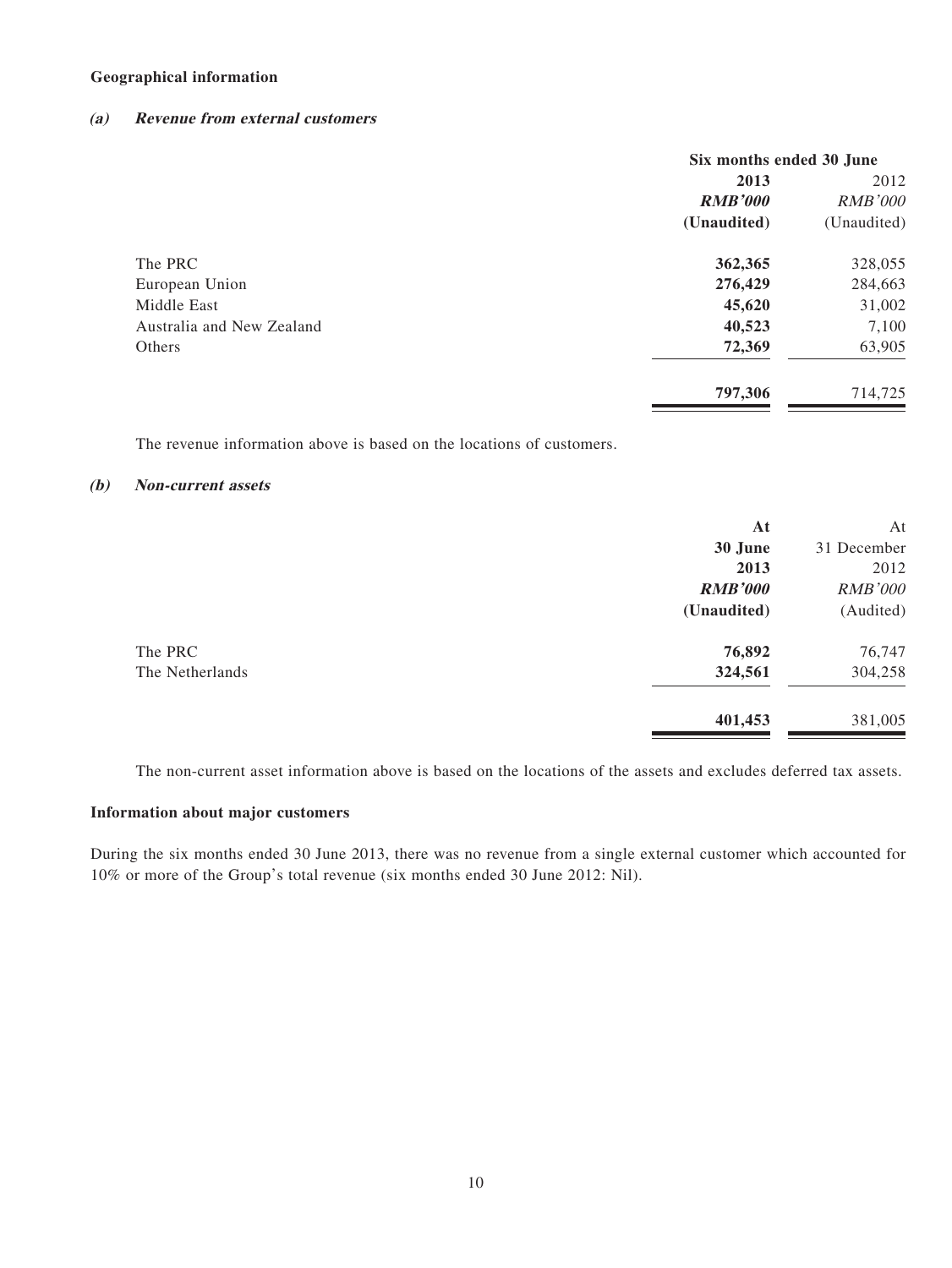#### **4. REVENUE, OTHER INCOME AND GAINS**

Revenue represents the net invoiced value of goods sold, after deduction of allowances for returns and trade discounts.

An analysis of the Group's revenue, other income and gains is as follows:

|                                                      | Six months ended 30 June |                |
|------------------------------------------------------|--------------------------|----------------|
|                                                      | 2013                     | 2012           |
|                                                      | <b>RMB'000</b>           | <b>RMB'000</b> |
|                                                      | (Unaudited)              | (Unaudited)    |
| <b>REVENUE</b>                                       |                          |                |
| Sale of goods                                        | 797,306                  | 714,725        |
| <b>OTHER INCOME AND GAINS</b>                        |                          |                |
| Interest income                                      | 10,012                   | 4,458          |
| Investment income from a held-to-maturity investment | 2,564                    | 3,573          |
| Government grants                                    | 305                      | 636            |
| Others                                               | 663                      | 2,285          |
| Total other income and gains                         | 13,544                   | 10,952         |

#### **5. FINANCE COSTS**

An analysis of finance costs is as follows:

|                                                     | Six months ended 30 June |                |
|-----------------------------------------------------|--------------------------|----------------|
|                                                     | 2013                     | 2012           |
|                                                     | <b>RMB'000</b>           | <b>RMB'000</b> |
|                                                     | (Unaudited)              | (Unaudited)    |
| Total interest expense on financial liabilities not |                          |                |
| at fair value through profit or loss                | 2,901                    | 2.515          |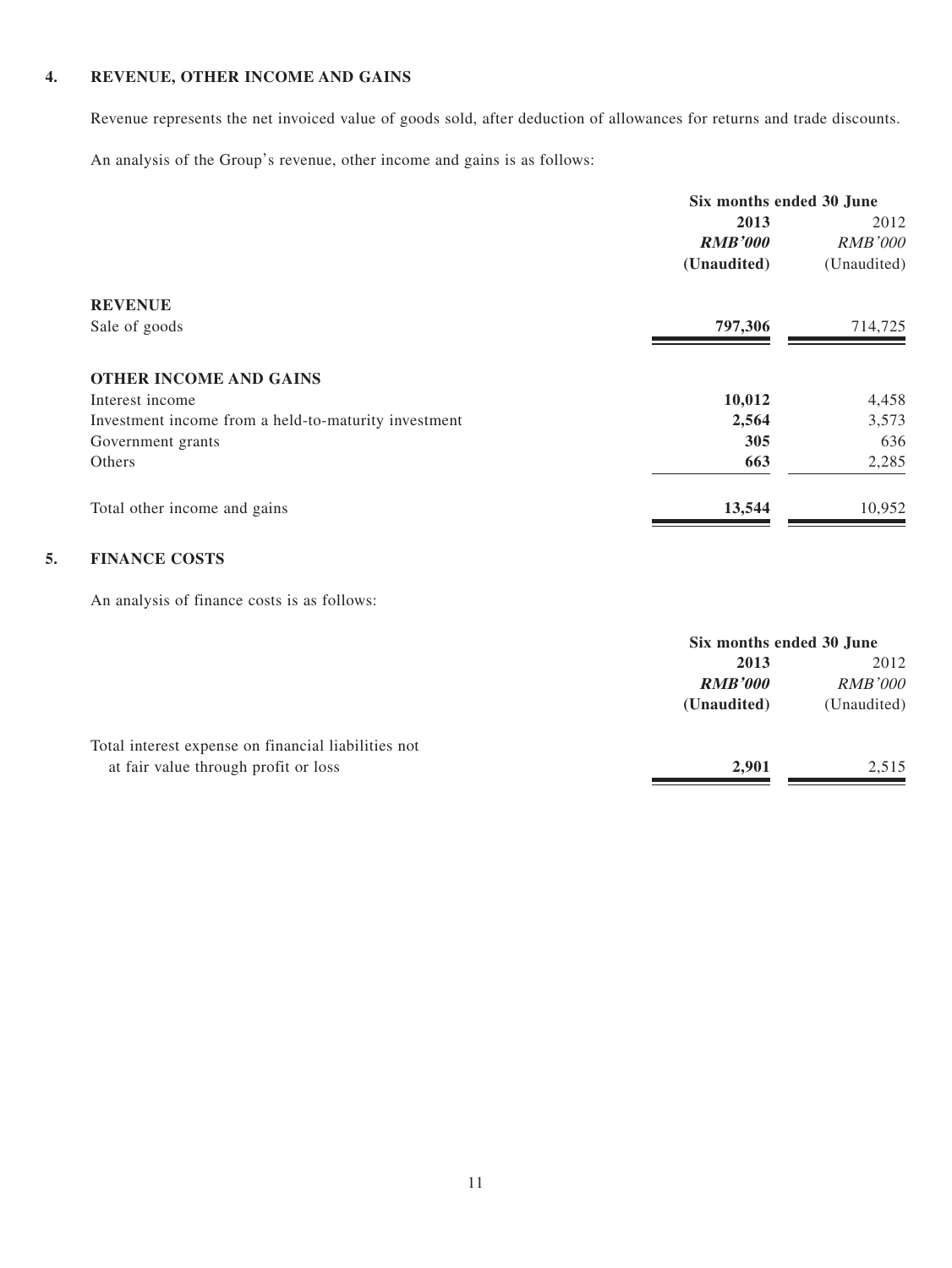#### **6. PROFIT BEFORE TAX**

The Group's profit before tax is arrived at after charging:

|                                                                            | Six months ended 30 June |                |  |
|----------------------------------------------------------------------------|--------------------------|----------------|--|
|                                                                            | 2013                     | 2012           |  |
|                                                                            | <b>RMB'000</b>           | <i>RMB'000</i> |  |
|                                                                            | (Unaudited)              | (Unaudited)    |  |
| Cost of inventories sold                                                   | 566,171                  | 492,072        |  |
| Write-down/(reversal of write-down) of inventories to net realisable value | (1,599)                  | 13,430         |  |
| Cost of sales                                                              | 564,572                  | 505,502        |  |
| Depreciation                                                               | 15,125                   | 14,917         |  |
| Amortisation of prepaid land lease payments                                | 28                       | 28             |  |
| Amortisation of other intangible assets                                    | 3,206                    | 2,573          |  |
| Minimum lease payments under operating leases:                             |                          |                |  |
| <b>Buildings</b>                                                           | 1,480                    | 1,066          |  |
| Auditors' remuneration                                                     | 2,250                    | 3,301          |  |
| Professional fees                                                          | 6,354                    | 2,052          |  |
| Employee benefit expenses (including directors' remuneration):             |                          |                |  |
| Wages, salaries and staff welfare                                          | 95,939                   | 64,102         |  |
| Pension scheme contributions                                               | 6,845                    | 6,454          |  |
|                                                                            | 102,784                  | 70,556         |  |

#### **7. INCOME TAX**

Hong Kong profits tax has not been provided as the Group did not generate any assessable profits arising in Hong Kong during the six months ended 30 June 2013 (six months ended 30 June 2012: Nil).

Taxes on profits assessable elsewhere have been calculated at the rates of tax prevailing in the jurisdictions in which the Group operates. Under the PRC income tax laws, enterprises are subject to corporate income tax ("CIT") at a rate of 25%. Under the Netherlands income tax laws, enterprises are subject to the Netherlands corporate income tax rate of 20% for the first EURO 200,000 taxable profits and 25% for the taxable profits exceeding EURO 200,000.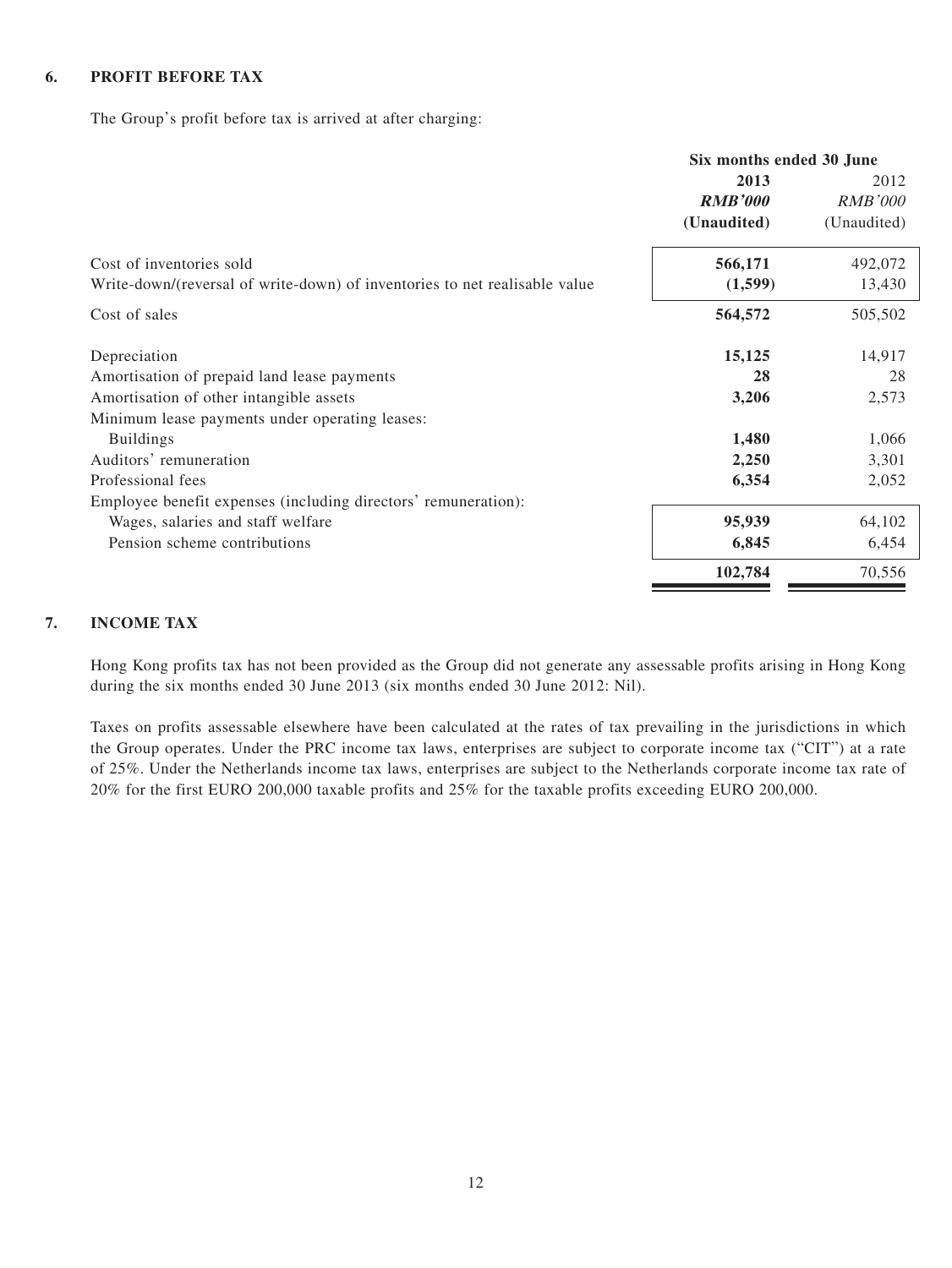Ausnutria China was designated as a High-tech Enterprise from 2010, and was granted a preferential CIT tax rate of 15% for the three years ended 31 December 2012. In March 2014, Ausnutria China succeeded in renewing its High-tech Enterprise qualification, upon which Ausnutria China will continue to entitle to the preferential CIT tax rate of 15%, for another three years from 1 January 2013.

| Six months ended 30 June |                |
|--------------------------|----------------|
| 2013                     |                |
| <b>RMB'000</b>           | <b>RMB'000</b> |
| (Unaudited)              | (Unaudited)    |
|                          |                |
| 4,991                    | 11,258         |
| 8,932                    | 9,301          |
| (520)                    | 126            |
| 13,403                   | 20,685         |
|                          |                |

#### **8. EARNINGS PER SHARE ATTRIBUTABLE TO ORDINARY EQUITY HOLDERS OF THE PARENT**

The calculation of the basic earnings per share amount is based on the profit for the period attributable to ordinary equity holders of the parent and the weighted average number of ordinary shares of 986,843,000 (six months ended 30 June 2012: 986,843,000) in issue during the period.

#### **Earnings**

|                                                                                                                           | Six months ended 30 June              |                                       |
|---------------------------------------------------------------------------------------------------------------------------|---------------------------------------|---------------------------------------|
|                                                                                                                           | 2013<br><b>RMB'000</b><br>(Unaudited) | 2012<br><b>RMB'000</b><br>(Unaudited) |
| Profit attributable to ordinary equity holders of the parent,<br>used in the basic earnings per share calculation         | 62,703                                | 65,227                                |
| <b>Shares</b>                                                                                                             |                                       |                                       |
|                                                                                                                           | Six months ended 30 June              |                                       |
|                                                                                                                           | 2013<br>(Unaudited)                   | 2012<br>(Unaudited)                   |
| Weighted average number of ordinary shares in issue<br>during the period used in the basic earnings per share calculation | 986,843,000                           | 986,843,000                           |

No adjustment has been made to the basic earnings per share amounts presented for the six months ended 30 June 2013 and 2012 in respect of a dilution as the Company had no potentially dilutive ordinary shares in issue during those periods.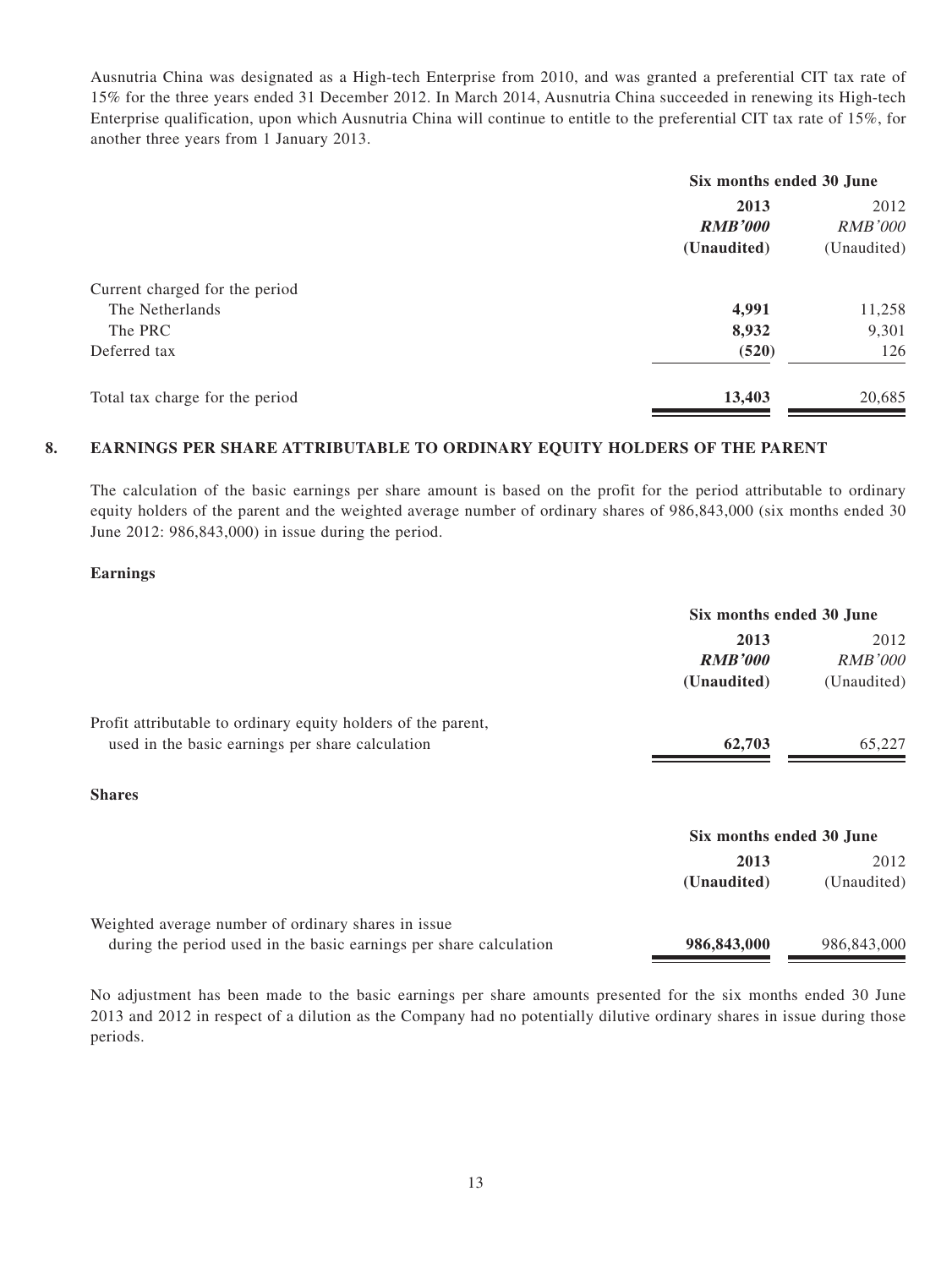#### **9. INVENTORIES**

|                                          | 30 June        | 31 December    |
|------------------------------------------|----------------|----------------|
|                                          | 2013           | 2012           |
|                                          | <b>RMB'000</b> | <b>RMB'000</b> |
|                                          | (Unaudited)    | (Audited)      |
| Raw materials                            | 131,016        | 74,899         |
| Finished goods                           | 149,189        | 114,261        |
| Others                                   | 3,036          | 1,775          |
| Total                                    | 283,241        | 190,935        |
| <b>TD 4 DE 4 ND DII I C DECEIVA DI E</b> |                |                |

#### **10. TRADE AND BILLS RECEIVABLE**

|                   | 30 June        | 31 December    |
|-------------------|----------------|----------------|
|                   | 2013           | 2012           |
|                   | <b>RMB'000</b> | <b>RMB'000</b> |
|                   | (Unaudited)    | (Audited)      |
| Trade receivables | 110,863        | 122,615        |
| Bills receivables | 26,082         | 18,682         |
| Total             | 136,945        | 141,297        |

The Group normally allows a credit period from one month to 12 months (31 December 2012: one month to 12 months) to certain customers. The Group seeks to maintain strict control over its outstanding receivables. Overdue balances are reviewed regularly by senior management. In view of the aforementioned and the fact that the Group's trade receivables relate to a large number of diversified customers, there is no significant concentration of credit risk. Trade receivables are non-interest-bearing.

An aged analysis of the trade receivables of the Group as at the end of the reporting period, based on the invoice date, is as follows:

|                    | 30 June        | 31 December    |
|--------------------|----------------|----------------|
|                    | 2013           | 2012           |
|                    | <b>RMB'000</b> | <b>RMB'000</b> |
|                    | (Unaudited)    | (Audited)      |
| Within 3 months    | 98,716         | 107,476        |
| 3 to 6 months      | 4,143          | 6,927          |
| 6 months to 1 year | 8,004          | 4,648          |
| Over 1 year        |                | 3,564          |
| Total              | 110,863        | 122,615        |

There was no provision for impairment as of 30 June 2013 (31 December 2012: Nil). The carrying amounts of the trade and bills receivables approximate to their fair values.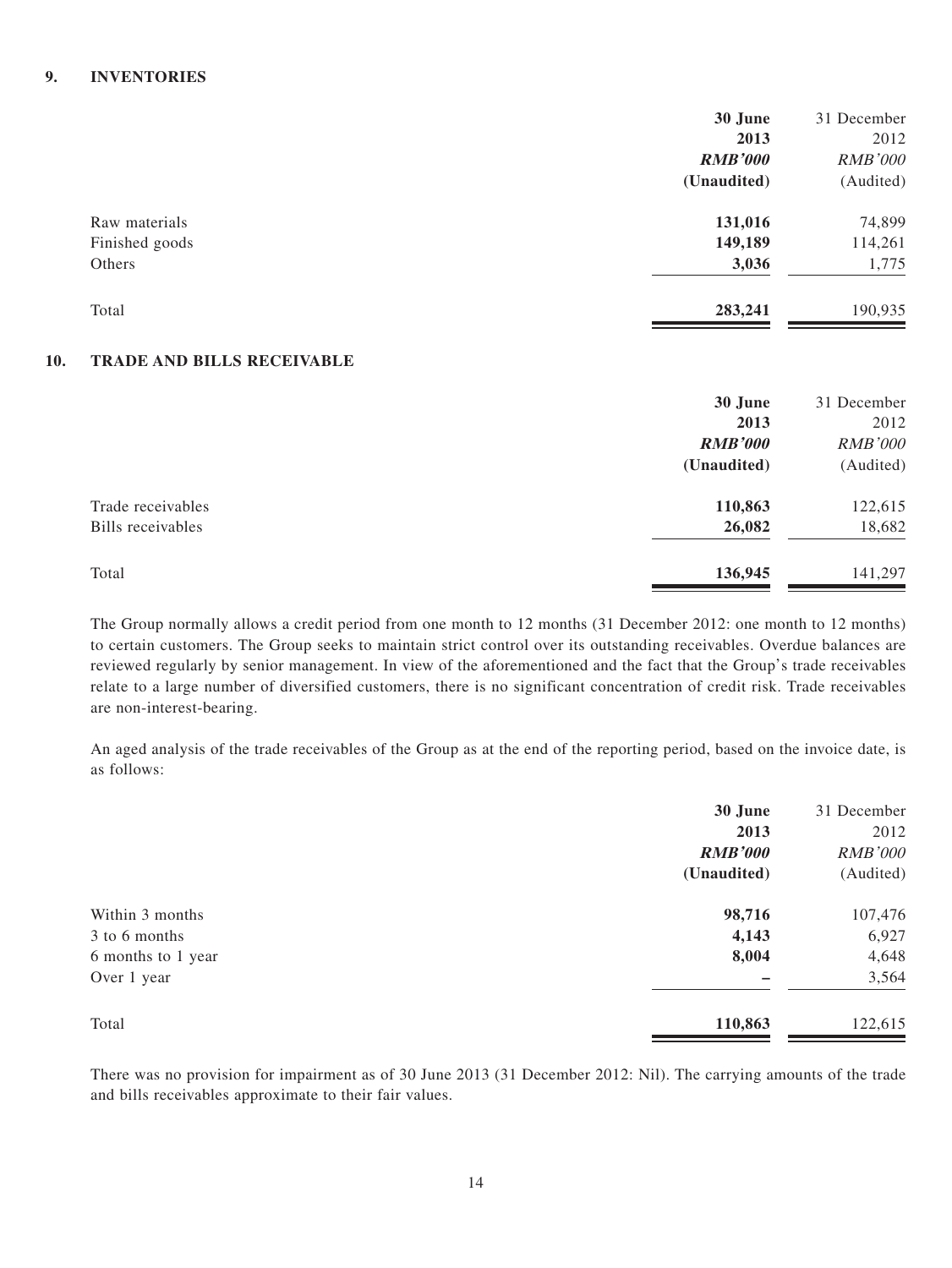#### **11. CASH AND CASH EQUIVALENTS**

|                                                                               | 30 June        | 31 December    |
|-------------------------------------------------------------------------------|----------------|----------------|
|                                                                               | 2013           | 2012           |
|                                                                               | <b>RMB'000</b> | <i>RMB'000</i> |
|                                                                               | (Unaudited)    | (Audited)      |
| Cash and bank balances                                                        | 208,046        | 282,714        |
| Time deposits                                                                 | 613,300        | 420,000        |
|                                                                               | 821,346        | 702,714        |
| Less: Pledged deposits                                                        | (123,300)      |                |
| Non-pledged time deposits with maturity of                                    |                |                |
| between 3 months to 12 months                                                 | (490,000)      | (420,000)      |
| Cash and cash equivalents in the consolidated statement of financial position | 208,046        | 282,714        |

At 30 June 2013, the Group's cash and bank balances denominated in RMB amounted to RMB158,846,000 (31 December 2012: RMB248,204,000). In addition, all the Group's time deposits were denominated in RMB. The RMB is not freely convertible in the international market. However, under Mainland China's Foreign Exchange Control Regulations and Administration of Settlement, Sale and Payment of Foreign Exchange Regulations, the Group is permitted to convert RMB into other currencies through banks to conduct foreign exchange business.

Cash at banks earns interest at floating rates based on published daily bank deposit rates. The bank balances are deposited with creditworthy banks with no recent history of default.

#### **12. TRADE PAYABLES**

An aged analysis of the trade payables of the Group as at the end of the reporting period, based on the invoice date, is as follows:

|                  | 30 June        | 31 December    |
|------------------|----------------|----------------|
|                  | 2013           | 2012           |
|                  | <b>RMB'000</b> | <b>RMB'000</b> |
|                  | (Unaudited)    | (Audited)      |
| Within 12 months | 126,650        | 104,689        |
| Over 12 months   | 18             | 9              |
| Total            | 126,668        | 104,698        |

Trade payables are interest-free and are normally settled within 12 months (31 December 2012: 12 months).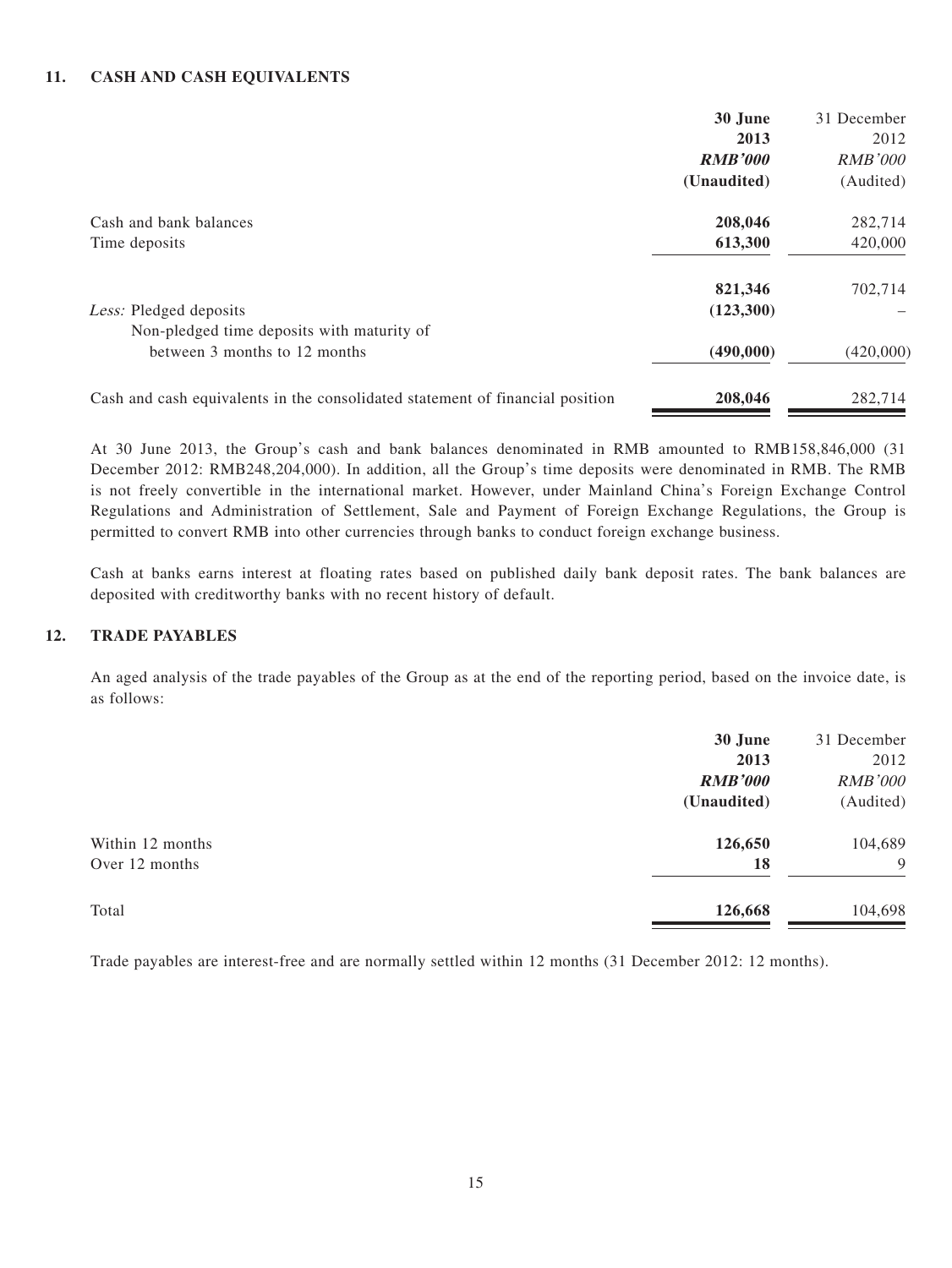### **MANAGEMENT DISCUSSION AND ANALYSIS**

### **BUSINESS OVERVIEW**

The global dairy market has continued to grow over the past few years, particularly in the People's Republic of China (the "PRC") which was driven by macro factors such as strong economic growth, increasing disposable income and rising rates of urbanisation, as well as industry-specific factors including rising health awareness and consumer preferences.

As one of the key components of the PRC dairy market, the paediatric milk formula market has been expanding rapidly as well. The increasing number of working mothers in the PRC, coupled with the convenience and comprehensive nutritional benefits offered by infant formula products, have resulted in growing popularity among mothers in the PRC to choose infant formulas for their children.

In order to maintain a healthy growth in the industry and to improve the quality standards of paediatric milk formula, the PRC government has launched a series of new policies (the "New Policies") to improve the national standard for the safety of dairy products, including but not limited to the raising of the standards on the grant/renewal of the production license of the paediatric milk powder manufacturers in the PRC; the requirement for the establishment of full tracking systems by paediatric milk powder manufacturers from the production to distribution of paediatric milk powder in the PRC; and the requirement to obtain the registration of dairy products by foreign enterprises, which are now governed by a more stringent set of new rules and regulations, before their products can be imported into the PRC.

As a result of the above, the six-month period ended 30 June 2013 (the "2013 Interim Period") and the periods thereafter continue to be a complicated and challenging time for the Group. While it is the Board's priority to deal with the Unresolved Issues and to seek for the resumption of trading in the shares of the Company (the "Shares") on The Stock Exchange of Hong Kong Limited (the "Stock Exchange"), the Company has taken strategic moves to comply with the New Policies and at the same time to build the Group's upstream production and procurement capability in order to capture the growing markets in the PRC and other overseas markets.

In recent years, the Group continued to invest in New IT Systems (as defined below) so as to establish the full tracking systems for its production and distribution, which are now new mandatory requirements under the New Policies in the PRC. In addition, the Group has launched a new cow milk infant formula, namely the Hyproca 1897 series, which are targeted to penetrate into the high-end sector of the PRC market as well as the continue in the establishment of joint ventures for the distribution of the Group's goat milk based infant formula in the other countries during the 2013 Interim Period.

In recent years, paediatric milk formula powder brands with high quality raw milk sourced from overseas have gained increasing market shares. The increase in the demand of high quality paediatric milk formula sourced from overseas have also contributed to the increase in the demand of the dairy products produced by Ausnutria Hyproca B.V. ("Ausnutria Hyproca"), a 51%-owned subsidiary of the Company, and its subsidiaries (the "Ausnutria Hyproca Group"), which was acquired by the Group in 2011 with milk source and production facilities based in the Netherlands. The Group will continue to invest in the Ausnutria Hyproca Group in order to increase its production capacity and to enhance the quality standards of the dairy products produced by the Ausnutria Hyproca Group.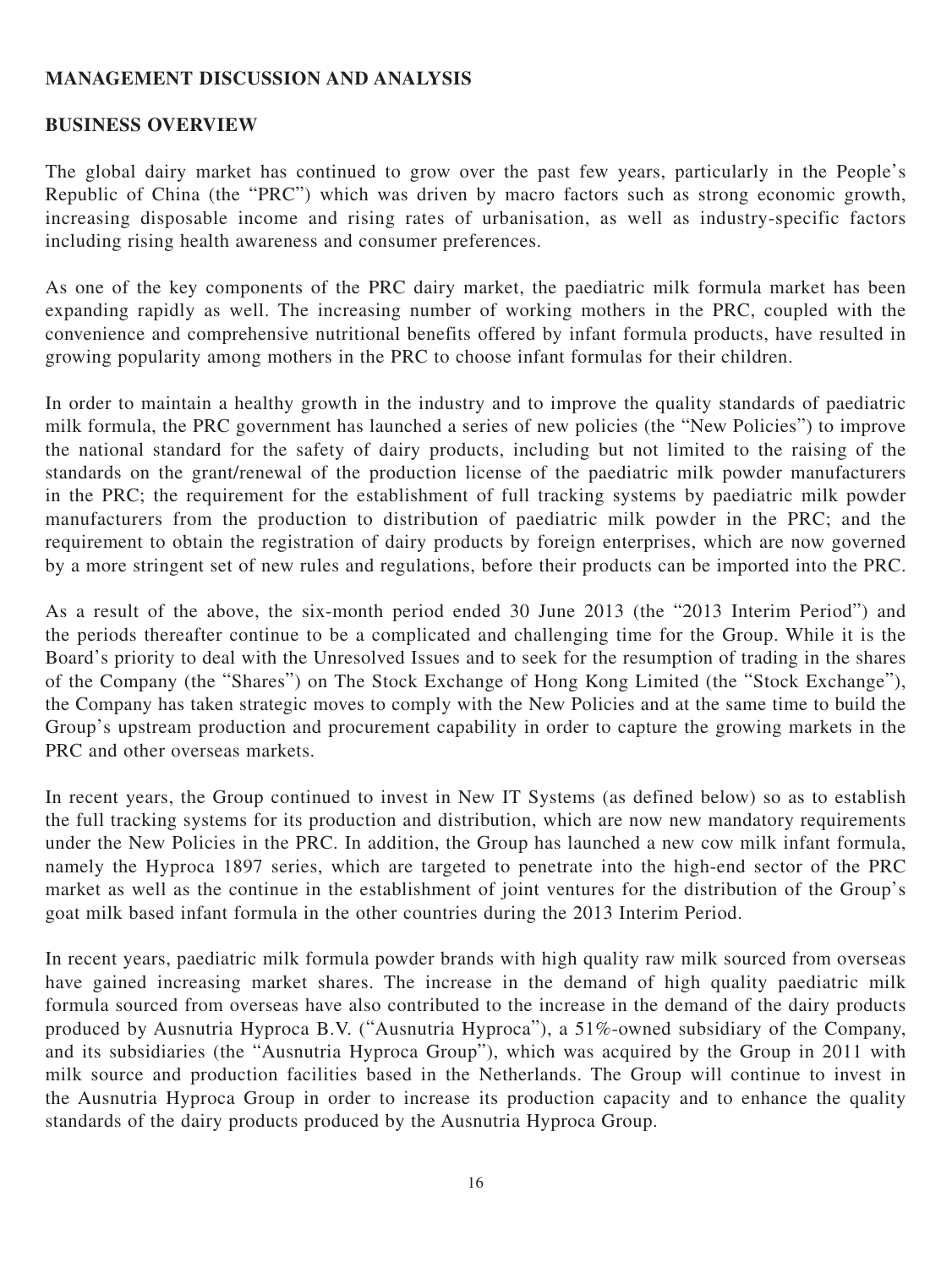For the 2013 Interim Period, the Group recorded revenue of approximately RMB797.3 million, representing an increase of approximately RMB82.6 million or approximately 11.6% when compared with the 2012 Interim Period.

The Group's gross profit was approximately RMB232.7 million for the 2013 Interim Period, representing an increase of approximately RMB23.5 million or 11.2% over approximately RMB209.2 million for the 2012 Interim Period. The Group's profit attributable to ordinary equity holders of the parent decreased by approximately 3.9% to approximately RMB62.7 million and the basic earnings per share was approximately RMB6.35 cents, representing a decrease of approximately RMB0.26 cents over the 2012 Interim Period.

# **OUTLOOK**

### **Downstream business**

In the Third Plenary Session of the 18th Central Committee of the Communist Party of the PRC, it was announced that the one-child policy which has been in existence for more than thirty years will be relaxed. In early 2013, the PRC government launched the New Policies to improve the national standard for the safety of dairy products which the Company believes will accelerates the consolidation of the paediatric milk powder industry and would eventually lead to the elimination of small and medium enterprises in this industry. In accordance with the circular issued by the China Food and Drug Administration in relation to the Promulgation of the General Principles (the "General Principles") for the Examination of Production Approval for Paediatric Milk Formula Powder (2013 version) (No. 49) (國家食品藥品監督管理總局發佈關於嬰幼兒配方乳粉生產許可審查細則(2013版)的公告  $(\frac{49\%}{849\%})$ ) promulgated by the PRC government on 16 December 2013, the paediatric milk powder manufacturers in the PRC are required to complete the renewal review process of the production license by 31 May 2014. An application submitted by a manufacturer of paediatric milk formula powder for the renewal of its production license will now be subject to the General Principles which impose more stringent criteria for granting a production license.

The Company is pleased to announce that, on 14 March 2014, Ausnutria China has completed the renewal review process of its production license and has succeeded in obtaining the renewed production license in accordance with the General Principles for another three years up to 13 March 2017. Further details regarding the grant of the production license are set out in the announcement of the Company dated 24 March 2014.

Though the New Policies have created uncertainties and a temporary interruption on the dairy industry in the PRC as distributors are becoming more conservative in placing their orders pending for further clarity and details regarding the execution of the New Policies, the Group believes that the above policies will lead to a boost in the demand for paediatric milk powder, benefiting the paediatric milk powder manufacturers who can meet the national standard under the New Policies, including the Group, in the long run.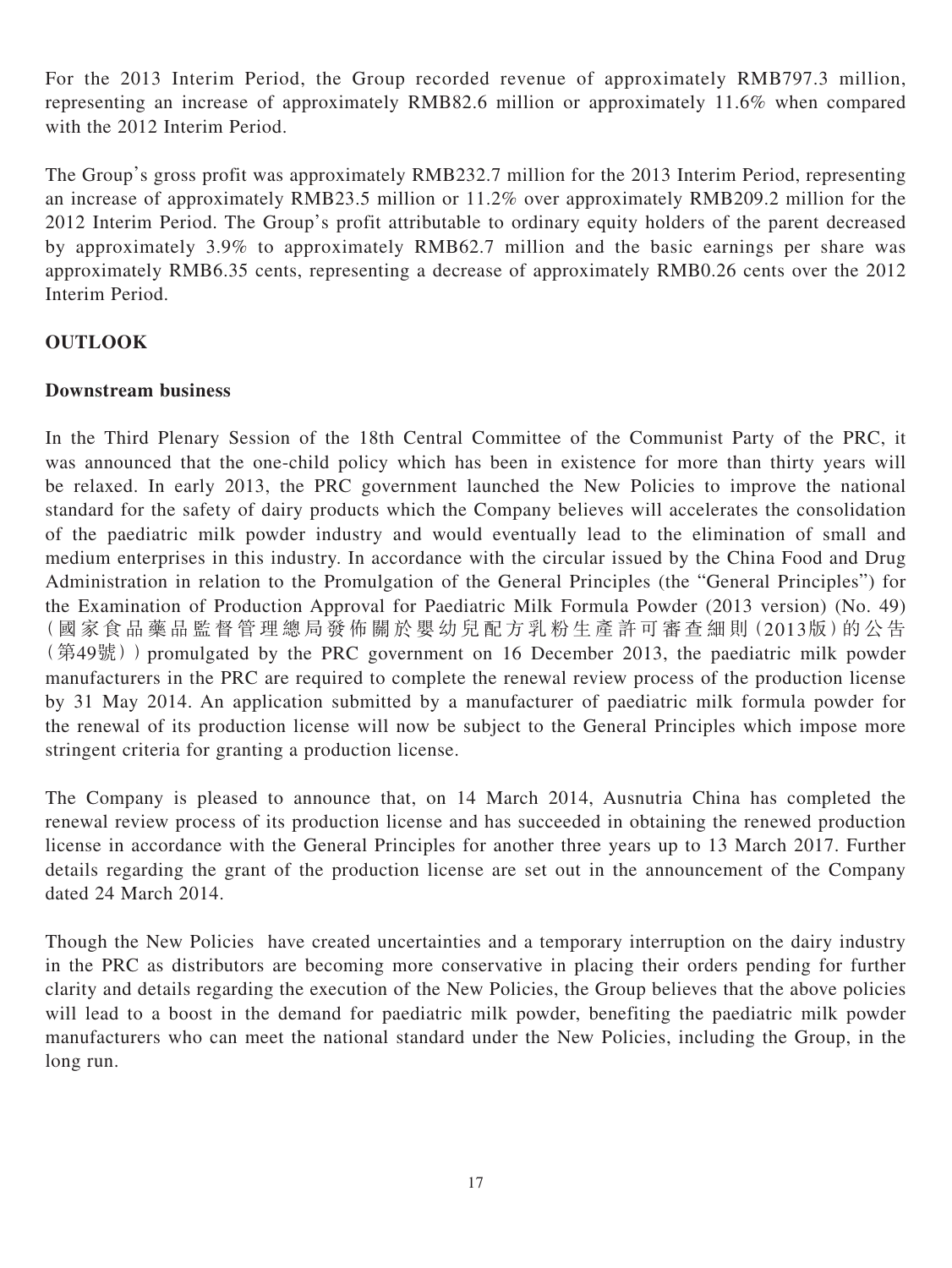# **Upstream business**

Since 2011, the Company has taken strategic moves to build the Group's upstream production and procurement capability and to capture the growing markets in the PRC and globally by acquiring an aggregate of 51% equity interests in Ausnutria Hyproca which has international presence and expertise in the international paediatric nutritional products. To facilitate the further integration of the business of the Ausnutria Hyproca Group into the Group and with an aim to strengthen the management of the Company with international perspectives, on 7 June 2013, the Group entered into a call option agreement (the "COA") with Dutch Dairy Investments B.V. ("DDI") under which Ausnutria Dairy (Dutch) Coöperatief U.A. ("Ausnutria (Dutch)") was granted a call option by DDI and Ausnutria (Dutch) had the right to exercise at its sole discretion to acquire the remaining 49% equity interests in Ausnutria Hyproca to be settled by the issuance of 202,125,000 new Shares (the "COA Shares"), representing approximately 17% of the enlarged issued share capital of the Company. The call option has a life of 12 months from the date of the COA (the "Initial Period") which is extendable for a further 12-month period at the unilateral right of DDI. On the same date, Mr. Bartle van der Meer, one of the shareholders and directors of DDI with ample international experience in banking, investment and paediatric nutritional products, has been appointed as an executive Director and chief executive officer of the Company. Details of the COA and the change of Directors were set out in the announcement of the Company dated 7 June 2013.

Owing to the unavailability of the recent published audit report of the Company prior to the expiration of the Initial Period, the Company has not been able to proceed with the approval process of the COA. On 5 June 2014, DDI has exercised its right to extend the call option for another 12-month period to 6 June 2015 in accordance with the terms of the COA as mentioned in the above. Further details regarding the extension of the call option are set out in the announcement of the Company dated 9 June 2014.

The Group believes that the acquisition of Ausnutria Hyproca not only broadens and secures the Group's long term milk supply sources, but also provides a very good platform for the globalisation of the Group's businesses in the long run.

# **Other policy**

Pursuant to the Food Safety Law of the People's Republic of China(中華人民共和國食品安全 法) firstly promulgated by the government of the PRC on 28 February 2009, in order to ensure food safety and protect public health, any enterprises engaged in the food related activities (including food processing plants) in the territories of the PRC shall abide by this law with effect from 1 June 2009.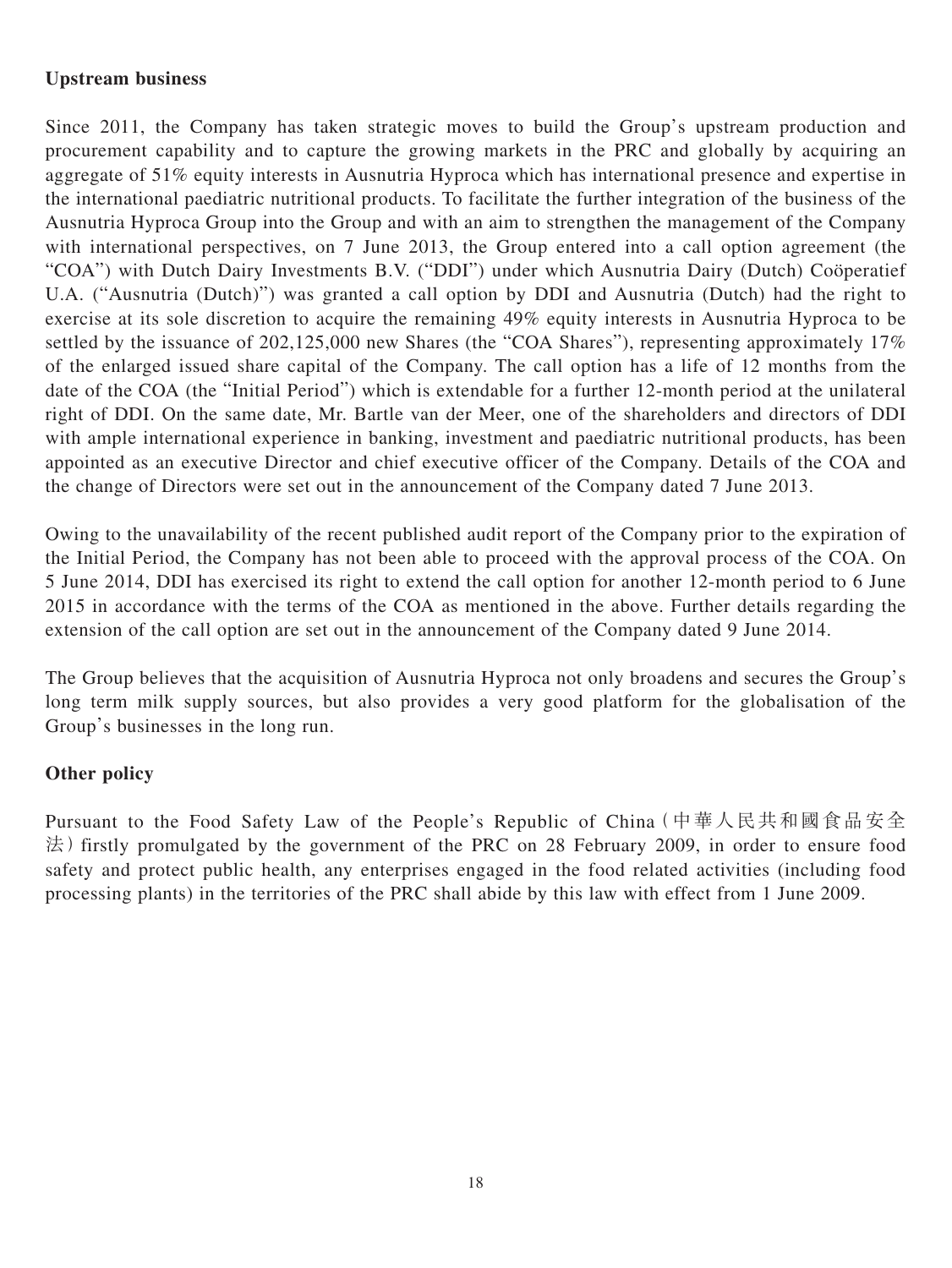Furthermore, in accordance with the General Administration of Quality Supervision, Inspection and Quarantine of the PRC (the "AQSIQ")(國家質量監督檢驗檢疫總局)(「總局」) Announcement No. 152 on the Administrative Measures Governing the Inspection and Quarantine of Import and Export Dairy Products(進出口乳品檢驗檢疫監督管理辦法,總局第152號令), the AQSIQ Announcement No. 145 on the Provisions on the Administration of Registration of Foreign Enterprises Producing Imported Food(進口食品境外生產企業註冊管理規定,總局第145號令)and the AQSIQ Announcement No. 62, 2013 on the Implementation List for Registration of Foreign Enterprises Producing Imported Food(關 於發佈《進口食品生產企業註冊實施目錄》的公告,總局2013年第62號公告), in order to reinforce the inspection and quarantine of import and export of dairy products, unregistered foreign enterprises producing dairy products are forbidden to import their products into the PRC from 8 May 2014 onwards.

The Company is pleased to announce that pursuant to the AQSIQ Announcement No. 51, 2014 on Promulgating the List of First Batch of Registered Overseas Dairy Producers that are Eligible to Export to China(首批進口乳品境外生產企業註冊名單,總局2014年第51號公告), on 6 May 2014, three of the Company's subsidiaries incorporated in the Netherlands that are wholly-owned by Ausnutria Hyproca, namely, (i) Lypack Leeuwarden B.V.; (ii) Hyproca Dairy B.V.; and (iii) Lyempf Kampen B.V. ("Hyproca Lyempf"), have been included in the first batch of registered overseas dairy products producers that were granted the registrations for importing their products into the PRC. Products approved to be imported into the PRC for the respective companies are as follows:–

| <b>Name</b>            | Products approved to be imported into the PRC                |
|------------------------|--------------------------------------------------------------|
| Lypack Leeuwarden B.V. | Infant formula milk powder and fortified formula milk powder |
| Hyproca Dairy B.V.     | Whole milk powder, skimmed milk powder, butter and cream     |
| Hyproca Lyempf         | Other milk powder                                            |

The granting of the license to the above subsidiaries has further assured and recognised the good quality of the dairy products produced by the Group's factories in the Netherlands.

During the visit of the PRC President Xi Jinping to the Netherlands in March 2014, a joint statement has been issued by the two countries to further enhance the economic co-operation in a wider range that includes more exports of Dutch dairy products to the PRC. The Group believes that the New Policies and the success in obtaining the renewed production license of Ausnutria China together with the grant of the import license to the above subsidiaries will create more opportunities and increase the competitiveness which facilitate the future growth of the Group.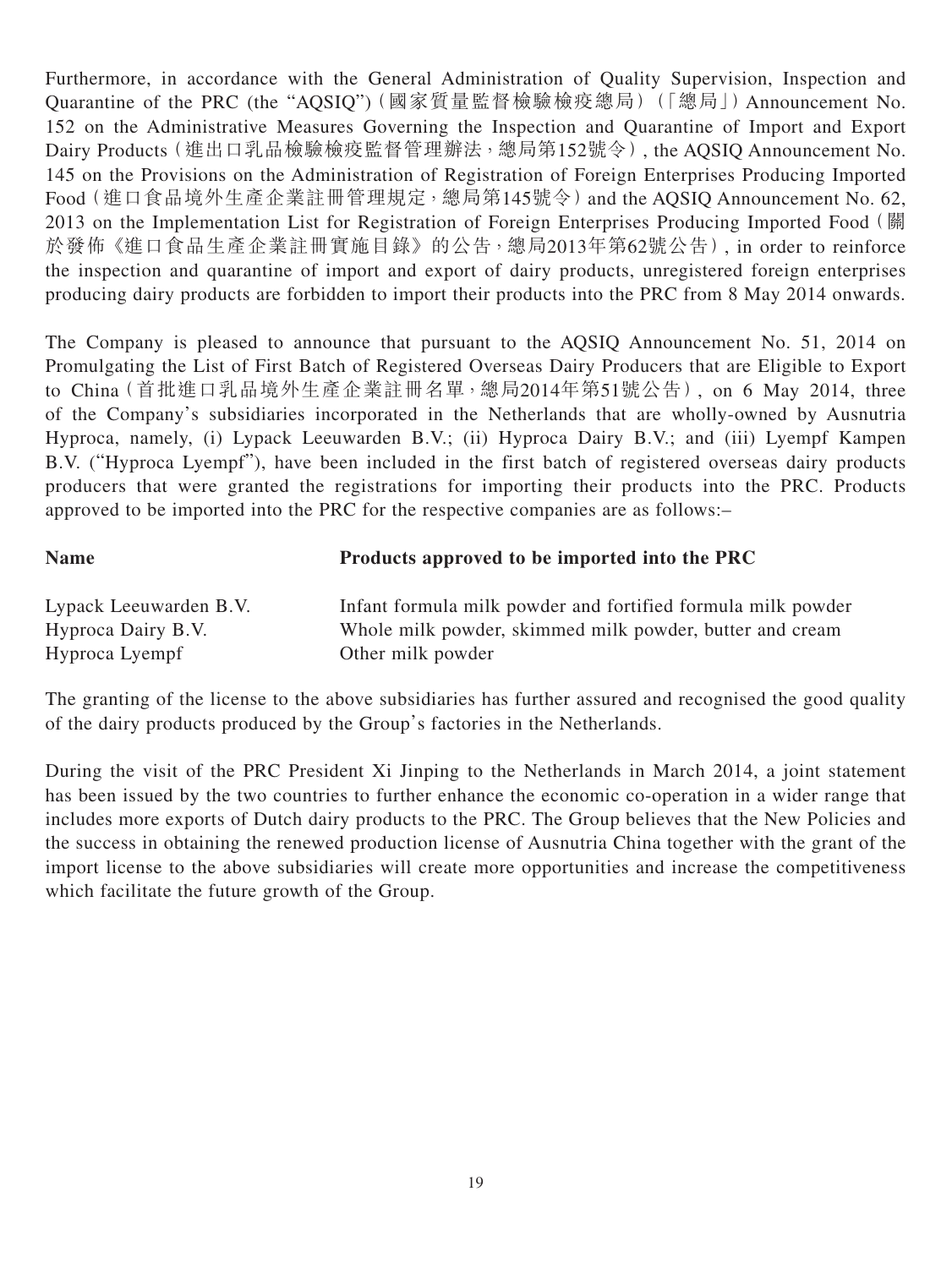In order to cater for the long term growth and demand for paediatric nutritional products, the Group has adopted the following strategies:

# **Strengthening the management of the customers' and distributors' relationship in the PRC**

In prior years, the Group invested in the new information systems (the "New IT Systems") including the latest version of the Enterprise Resource Planning (ERP), Customer Data Management (CDM) and Customer Relationship Management (CRM) systems with the assistance of IBM. One of the reasons of setting up these new systems is to provide better services to the Group's customers as well as distributors by implementing a membership program and reward system for the customers and an on-line platform for orders placing and timely monitoring of the account activities with its distributors.

Through the New IT Systems, the Board believes that the Group will be able to establish in the long run a closer relationship with its customers and distributors, understand the consumer behavior and exercise tighter internal controls over the order status of its sales channels.

# **Continuing the strategy of upward integration**

The Board believes that the ability to ensure a stable quality supply of infant formula milk powder is one of the critical success factors to the Group. The Group will continue to explore investment opportunities to invest in upstream milk powder related assets and operations in order to broaden the Group's milk powder supply sources, to diversify the Group's risks in this aspect and to ensure a stable quality supply of milk powder to support its business growth.

# **Increase the production capacity in the Netherlands**

The Ausnutria Hyproca Group is located in the Netherlands, where there is ample supply of quality cow and goat milk. The demand for dairy products produced by the Ausnutria Hyproca Group has been increasing over the past years. In order to cater for this increasing demand, the Group advanced to the Ausnutria Hyproca Group a shareholders' loan of EURO 7.0 million and EURO 10.0 million in June 2013 and December 2013, respectively, to finance the capital expenditure plans, including but not limited to the acquisition of approximately 140,000 square meters of land in the Netherlands for the intended construction of a new factory in Heerenveen, the Netherlands and the upgrade of the milk powder production towers and the purchases of new machineries for the increase in packaging capacity of the Ausnutria Hyproca Group (the "CAPEX Plan"). Details of the shareholders' loans are set out in the announcements of the Company dated 7 June 2013 and 5 November 2013, respectively.

Though the CAPEX Plan has led to a temporary interruption in the production of the Ausnutria Hyproca Group as the two milk production towers were temporarily suspended from productions for a few months in 2013 and 2014, the production capacity of the Ausnutria Hyproca Group is expected to increase significantly after the CAPEX Plan completed in June 2014.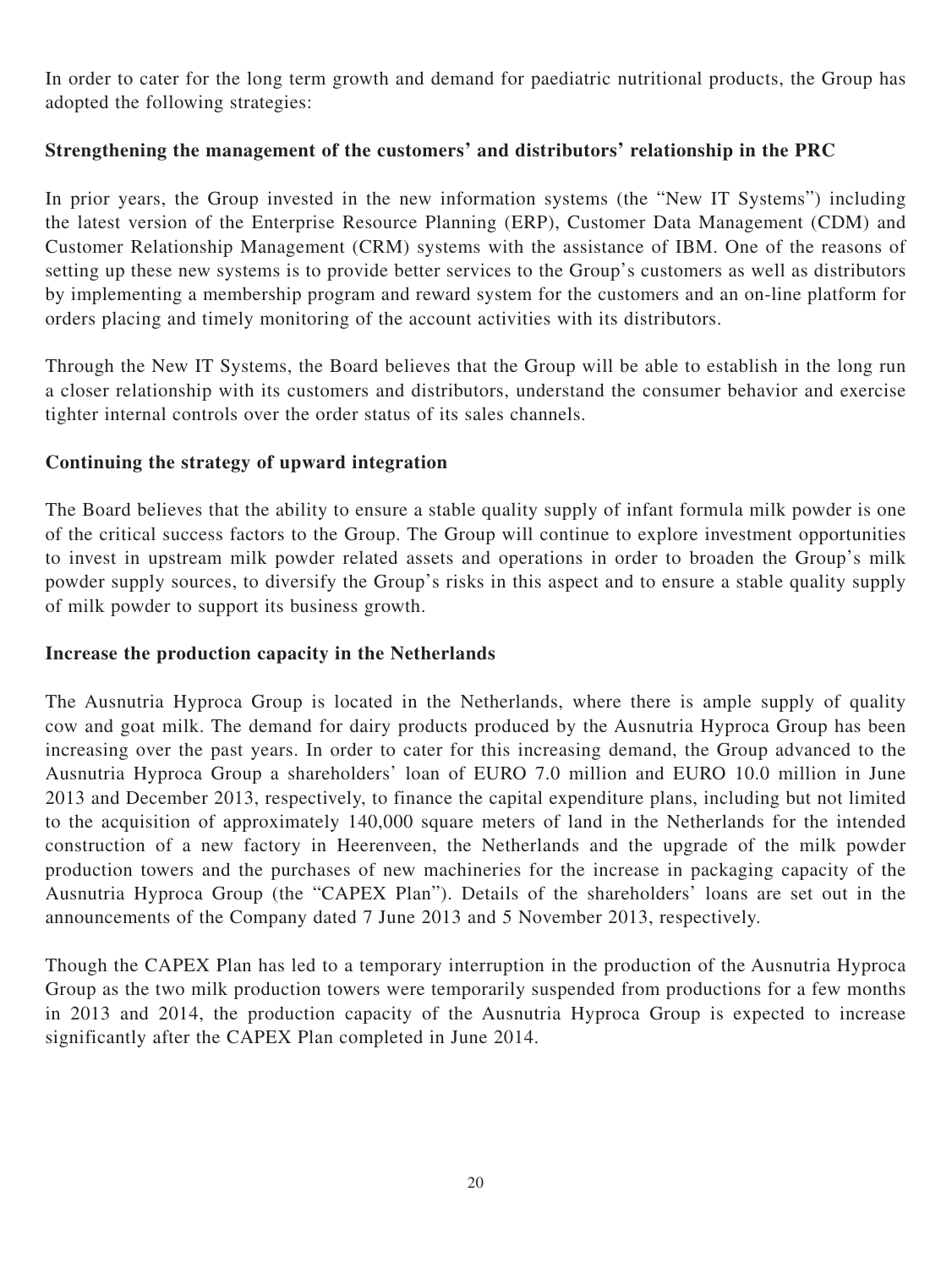# **Launch of goat milk based infant formula and other series of products**

The Ausnutria Hyproca Group specialises in the complete chain of collecting fresh Dutch goat milk from farms to finished goods and is a leading producer of goat milk in the world. The Group has commenced the launch of Kabrita Series products in the PRC since the fourth quarter of 2011. In the same year and 2012, the Group entered into agreements with the Medical School of Beijing University for conducting a series of clinical trials of Kabrita products, the results of which have concluded that goat milk-based powder is better for children than cow milk-based powder in a number of different aspects, including nutrition and the development of immune system, etc.

In October 2013, the Group approved the conducting of the clinical trials for the application of the approval from the Food and Drug Administration ("FDA") for the sale of Kabrita Series of products in the United States.

The Group has also formed joint ventures with independent third parties for the sales of Kabrita Series products in Russia and the Middle East, the United States and Canada in 2012, 2013 and 2014, respectively. The Group will continue to launch Kabrita Series products in other major countries with the aim of becoming one of the market leaders of goat milk based paediatric nutrition products in the long run by leveraging on the studies and clinical trial results conducted by (i) the Medical School of Beijing University and (ii) the in-house research and development team in the Netherlands and in North America during the course of applying the approval with the FDA.

In addition, the Group has launched a series of new products under different cow milk infant formula, namely, the Puredo Series and the Hyproca 1897 Series in 2012 and 2013, respectively, which are targeted to penetrate into different sectors of the PRC market.

Despite the increasing market competition of paediatric nutritional products in the world, particularly in the PRC, and the more stringent rules and regulations imposed by the PRC government which has created uncertainties and a temporary interruption on the dairy industry in the PRC, the Board believes that the Group is well positioned to face the challenges ahead and is optimistic about its future.

# **Production and distribution tracking systems**

Resulting from the investment of the New IT Systems with world standard partners with upgrading programs kicked off in 2013, the Group has successfully launched the full tracking systems for its production and distribution, which satisfy the new mandatory requirements under the New Policies in the PRC. With the new production tracking system, each tin of milk powder sold in the PRC is now marked with a unique barcode which allows the Group to trace back all the production details if there is any quality issue arisen subsequently. Furthermore, the new tracking system would enable the Group to monitor and track the distribution progress and logistic status of products sold to the retail consumer level.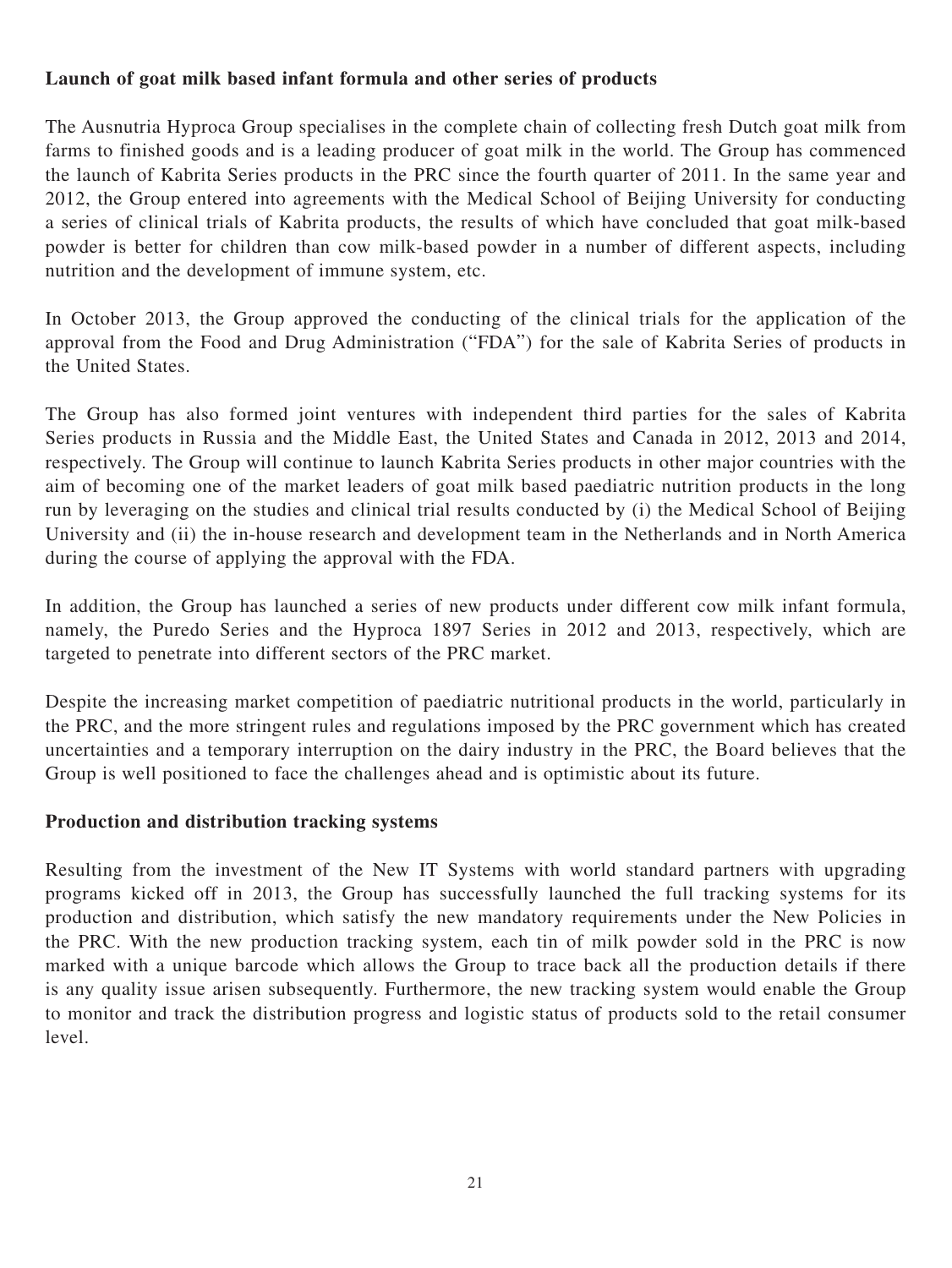### **Strengthening of the corporate governance**

Last but not the least, the Group will continuously and proactively strengthen its corporate governance so as to establish a solid foundation for future growth and to rebuild the confidence of the shareholders of the Company (the "Shareholders") and potential investors. The Company will use its best endeavors to continue to strive for the highest returns and value to the Shareholders in the long run.

### **FINANCIAL REVIEW**

# **Analysis on Condensed Consolidated Statement of Comprehensive Income**

### **Revenue**

| Six months ended 30 June |                |
|--------------------------|----------------|
| 2013                     |                |
| <b>RMB'000</b>           | <b>RMB'000</b> |
| (Unaudited)              | (Unaudited)    |
|                          |                |
| 282,197                  | 268,213        |
| 515,109                  | 446,512        |
| 797,306                  | 714,725        |
|                          |                |

For the 2013 Interim Period, the Group recorded revenue of approximately RMB797.3 million, representing an increase of approximately RMB82.6 million, or approximately 11.6%, from RMB714.7 million for the 2012 Interim Period.

# **Revenue – Ausnutria Group**

A-choice Series, Best-choice Series, Allnutria Series and Allnutria Organic Series, continued to be the major series of paediatric milk formula of the Group (excluding the Ausnutria Hyproca Group) (the "Ausnutria Group") which are all imported from overseas and are designed to target consumers for premium products in the PRC. The new products, namely, the Puredo and the Hyproca 1897, that were launched in June 2012 and April 2013, respectively, also contributed for the increase in revenue of the Ausnutria Group for the 2013 Interim Period.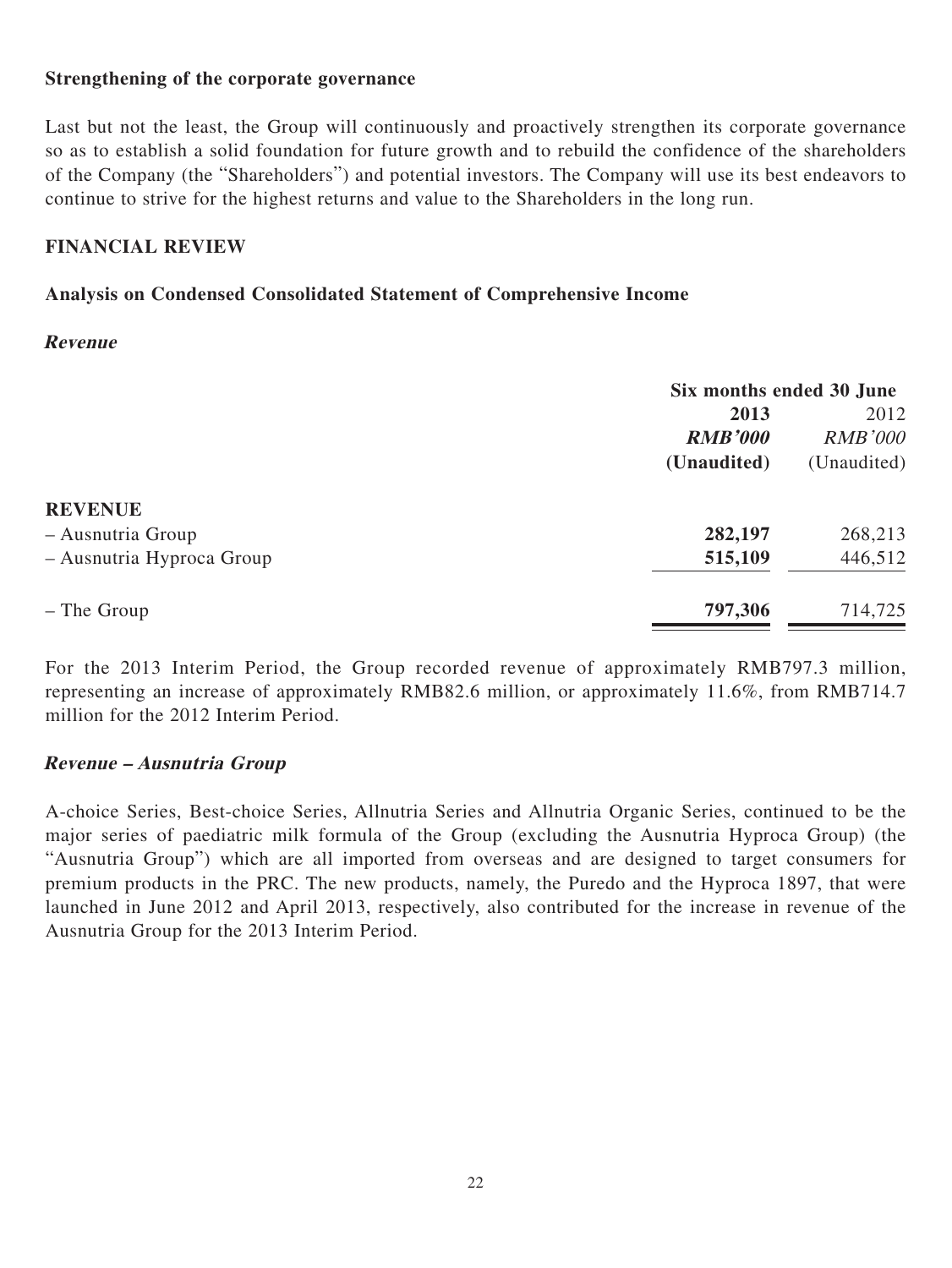# **Revenue – Ausnutria Hyproca Group**

The Ausnutria Hyproca Group is principally engaged in the dairy industry from research and development, milk collection, processing, production and packaging of dairy products with production facilities and milk sources in the Netherlands for own labels as well as under original equipment manufacturing ("OEM") and private label arrangements. The OEM and private label arrangements are serving cow milk dairy products to customers in the Netherlands and other overseas countries, such as the PRC, Taiwan, other European and Middle East countries. The Ausnutria Hyproca Group also sells paediatric milk formula under its own brands (Kabrita for goat infant formula (the "Kabrita") in the PRC, Russia and the Middle East countries and Neolac for cow infant formula in the PRC). The Ausnutria Hyproca Group is one of the leading producers and distributors of goat milk products in the world.

The increase in the revenue of the Ausnutria Hyproca Group for the 2013 Interim Period was primarily attributed to (i) the continuous increase in the revenue of Kabrita; and (ii) the continuous increases in the demand for paediatric nutrition products from the customers in the Netherlands and other overseas countries due to the increasing recognition of the good quality of milk supply in the Netherlands and the reputation of good quality products delivered by the Ausnutria Hyproca Group that was built up since the establishment of the Group in 1897.

### **Gross profit and gross margin**

|                         |             | Six months ended |                         | Six months ended |  |
|-------------------------|-------------|------------------|-------------------------|------------------|--|
|                         |             | 30 June          |                         | 30 June          |  |
|                         | 2013        | 2012             | 2013                    | 2012             |  |
|                         | %           | %                | <b>RMB'000</b>          | <b>RMB'000</b>   |  |
|                         | (Unaudited) |                  | (Unaudited) (Unaudited) | (Unaudited)      |  |
| Ausnutria Group         | 54.4        | 52.3             | 153,519                 | 140,328          |  |
| Ausnutria Hyproca Group | 15.4        | 15.4             | 79,215                  | 68,895           |  |
| The Group               | 29.2        | 29.3             | 232,734                 | 209,223          |  |

The Group's gross profit for the 2013 Interim Period was approximately RMB232.7 million, representing an increase of approximately RMB23.5 million, or approximately 11.2%, when compared with the 2012 Interim Period.

The gross profit margins of the Group remained fairly stable for the 2013 Interim Period.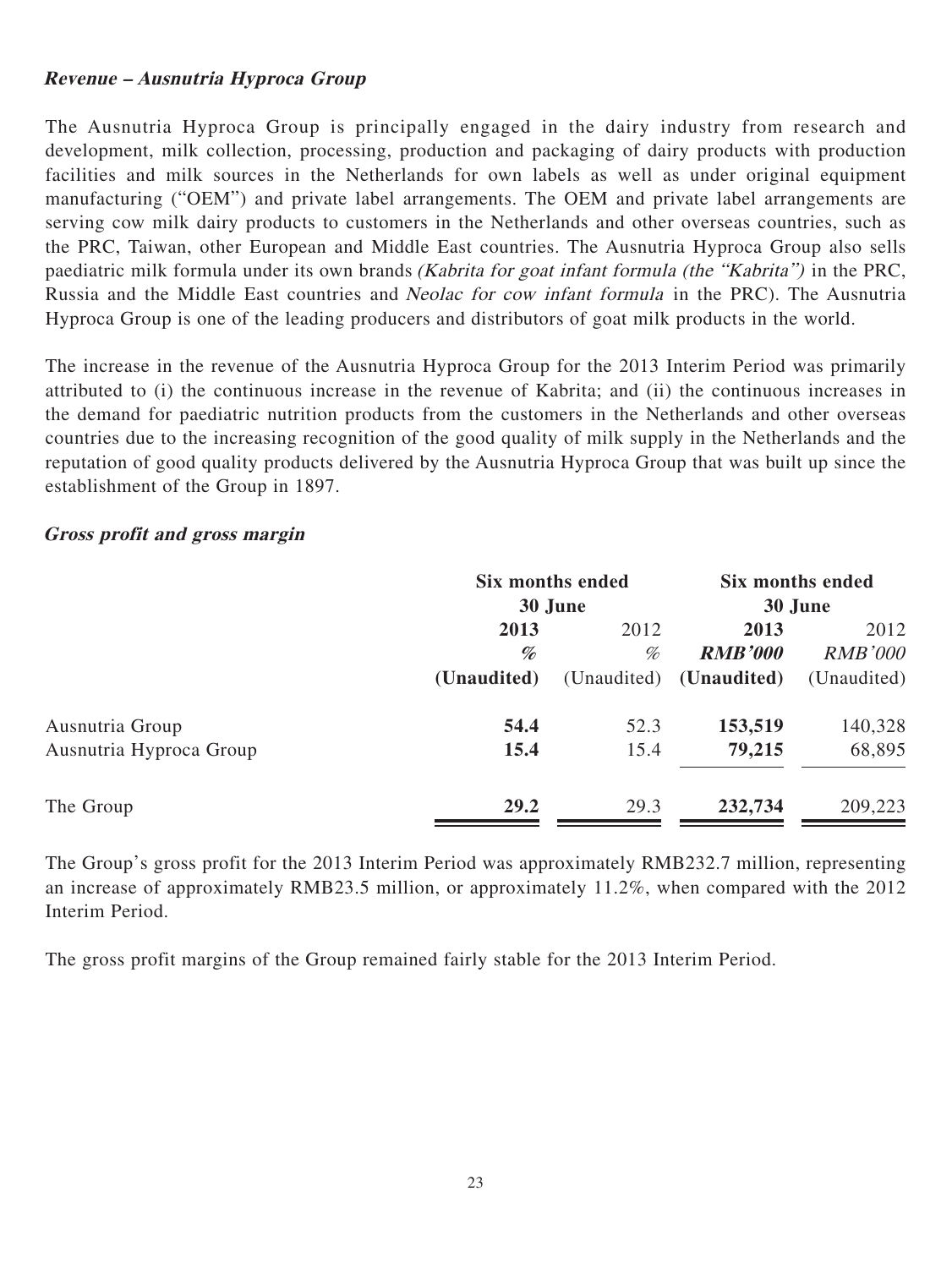### **Other income and gains**

|                                                    | Six months ended 30 June |                |
|----------------------------------------------------|--------------------------|----------------|
|                                                    | 2013                     |                |
|                                                    | <b>RMB'000</b>           | <b>RMB'000</b> |
|                                                    | (Unaudited)              | (Unaudited)    |
| Investment income from held-to-maturity investment | 2,564                    | 3,573          |
| Interest income                                    | 10,012                   | 4,458          |
| Government grants                                  | 305                      | 636            |
| Others                                             | 663                      | 2,285          |
|                                                    | 13,544                   | 10,952         |

#### **Selling and distribution costs**

|                         | Six months ended 30 June |                |
|-------------------------|--------------------------|----------------|
|                         | 2013                     | 2012           |
|                         | <b>RMB'000</b>           | <b>RMB'000</b> |
|                         | (Unaudited)              | (Unaudited)    |
| Ausnutria Group         | 67,920                   | 58,899         |
| Ausnutria Hyproca Group | 42,005                   | 17,417         |
|                         | 109,925                  | 76,316         |

Selling and distribution costs mainly comprised advertising and promotion expense, salaries and travelling costs of the sales and marketing staff and delivery costs. Selling and distribution costs represented approximately 13.8% and 10.7% of revenue for the 2013 Interim Period and the 2012 Interim Period, respectively.

The selling and distribution costs of the Ausnutria Group for the 2013 Interim Period increased by 2.1% points to 24.1% of its revenue when compared with the 2012 Interim Period. The increase in selling and distribution costs of the Ausnutria Group was mainly due to the launch of a new series of cow milk infant formula, namely, the Hyproca 1897 Series, in April 2013. The Group incurred additional marketing and promotion costs, including the setting up of a new sales division, for the introduction and promotion of the Hyproca 1897 Series for the 2013 Interim Period.

The selling and distribution costs of the Ausnutria Hyproca Group represented approximately 8.2% of the Ausnutria Hyproca Group's revenue for the 2013 Interim Period (2012 Interim Period: approximately 3.9%). Included in the selling and distribution costs of the Ausnutria Hyproca Group, approximately 58.3% (2012 Interim Period: approximately 38.6%) related to the sales and marketing of Kabrita in the PRC.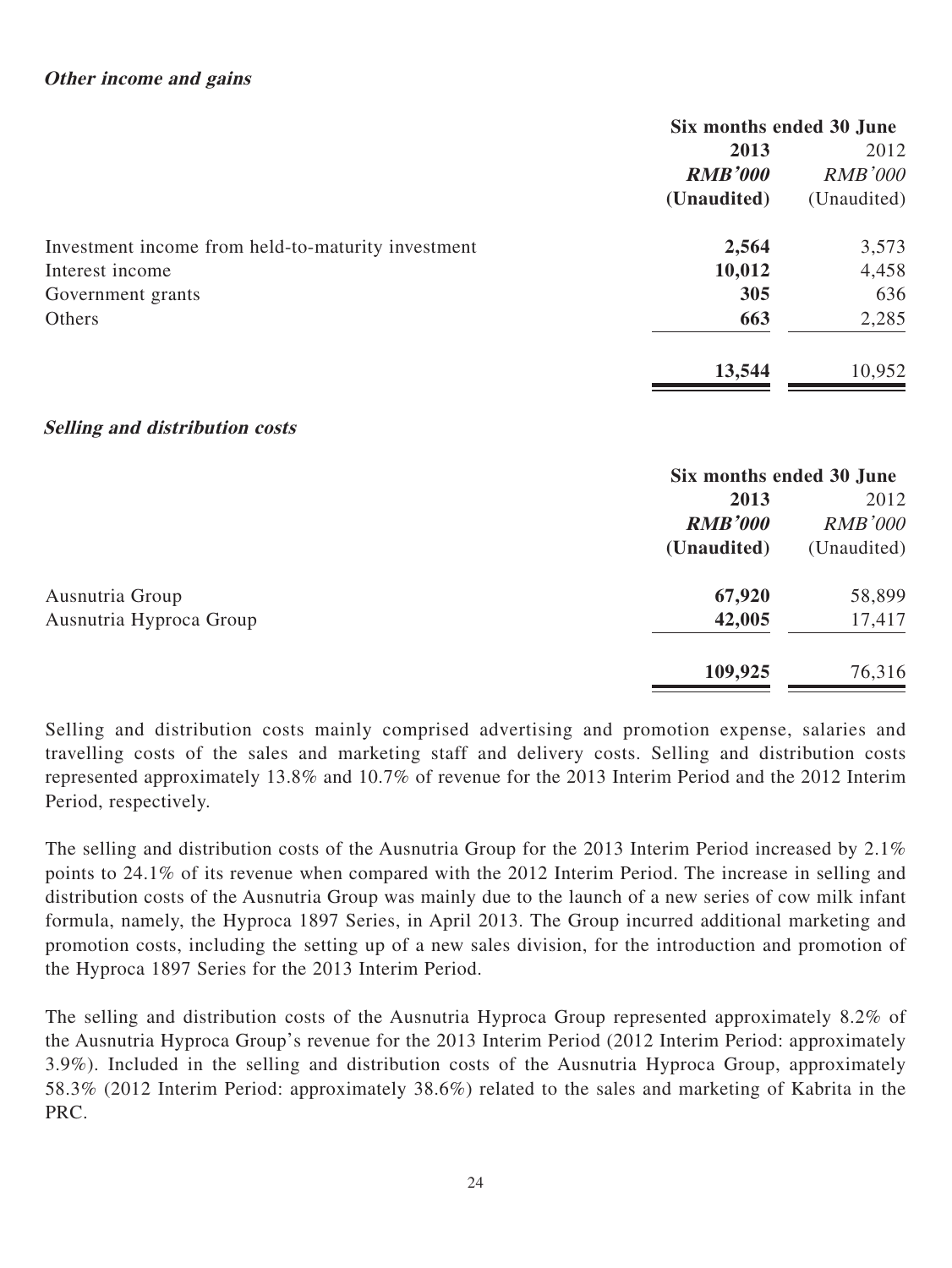|                         | Six months ended 30 June |                |
|-------------------------|--------------------------|----------------|
|                         | 2013                     | 2012           |
|                         | <b>RMB'000</b>           | <b>RMB'000</b> |
|                         | (Unaudited)              | (Unaudited)    |
| Ausnutria Group         | 26,092                   | 25,641         |
| Ausnutria Hyproca Group | 17,983                   | 11,169         |
| The Group               | 44,075                   | 36,810         |
|                         |                          |                |

Administrative expenses mainly comprised staff costs, travelling expenses, auditors' remuneration, professional fees, depreciation and research and development costs.

The increase in the administrative expenses was primarily attributed to the increase in staff and related costs as a result of the continuous increase in headcounts of the Ausnutria Hyproca Group to cope with its business expansion.

# **Other expenses**

Other expenses for the 2013 Interim Period mainly comprised legal and professional fees incurred as a result of the Unresolved Issues of a total of approximately RMB6.4 million (2012 Interim Period: approximately RMB2.1 million).

### **Finance costs**

The finance costs for the 2013 Interim Period amounted to approximately RMB2.9 million (2012 Interim Period: approximately RMB2.5 million), representing the interest on bank and other borrowings that were primarily used for the financing of the daily working capital and capital expenditures of the Ausnutria Hyproca Group.

The increase in finance costs was mainly due to the drawdown of a one-year term loan by Ausnutria (Dutch) for the financing of the capital expenditure plan of the Ausnutria Hyproca Group as set out in the announcement of the Company dated 7 June 2013.

### **Income tax expenses**

The profits generated by the Group were mainly derived from operations in the PRC and the Netherlands. Under the PRC income tax laws, enterprises are subject to corporate income tax (the "CIT") at a rate of 25%. Ausnutria China was designated as a High-tech Enterprise in 2010 and was granted a preferential CIT tax rate of 15% for the three years ended 31 December 2012. All other subsidiaries established in the PRC are subject to the standard CIT rate of 25%. The standard CIT rate in the Netherlands was applied at 20% for the first EURO 200,000 taxable profits and 25% for the taxable profits exceeding EURO 200,000.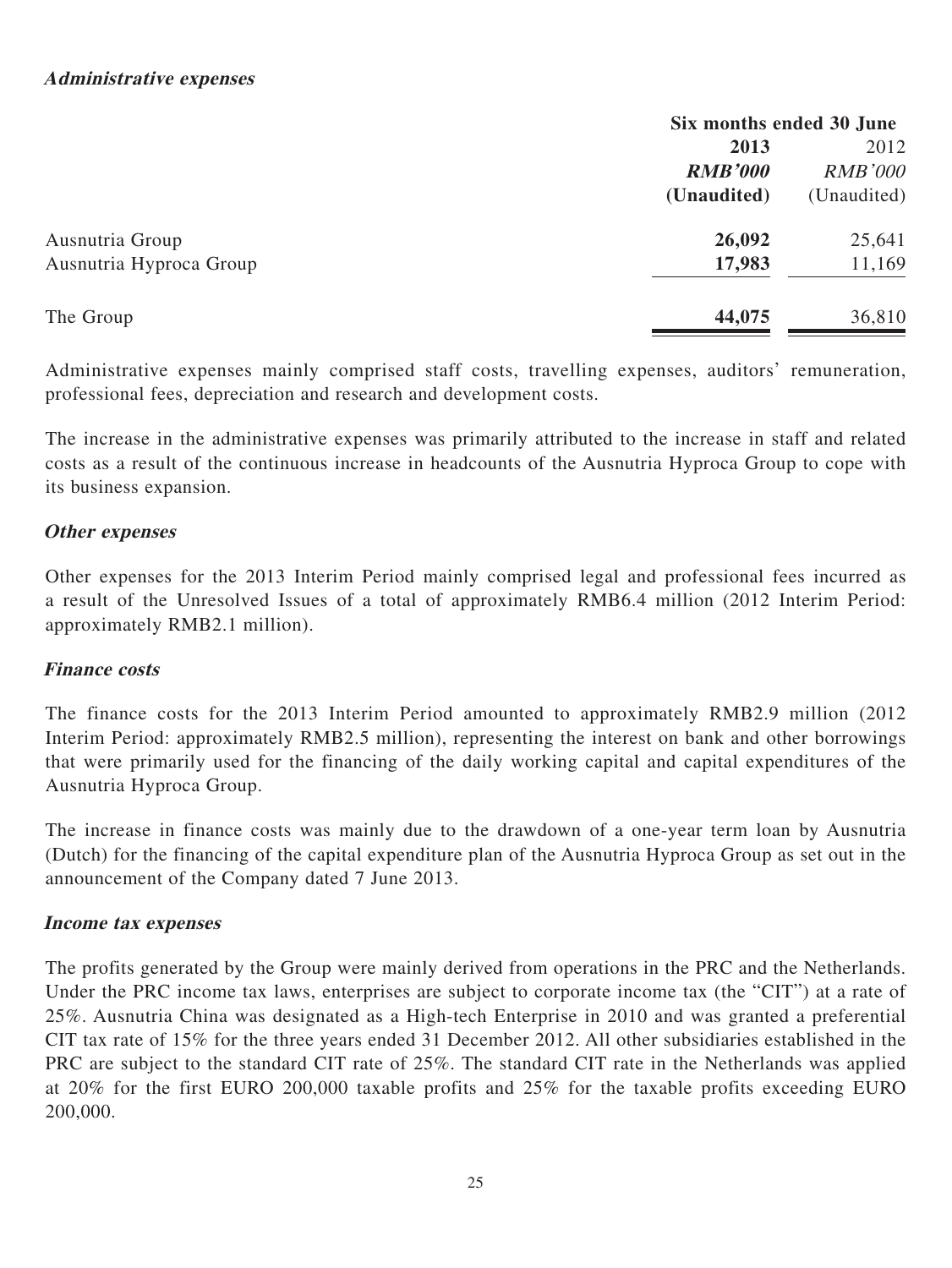In March 2014, Ausnutria China succeeded in renewing its High-tech Enterprise qualification, upon which Ausnutria China will continue to entitle to the preferential CIT tax rate of 15%, for another three years from 1 January 2013.

An analysis of the effective tax rate is as follow:

|                           | Six months ended 30 June |             |
|---------------------------|--------------------------|-------------|
|                           | 2013                     | 2012        |
|                           | %                        | %           |
|                           | (Unaudited)              | (Unaudited) |
| Effective income tax rate |                          |             |
| - Ausnutria Group         | 12.6                     | 17.7        |
| - Ausnutria Hyproca Group | 31.2                     | 24.2        |
| - The Group               | 16.5                     | 20.5        |

The decrease in the effective tax rate of the Ausnutria Group was mainly due to a tax refund of approximately RMB2,706,000 (2012 Interim Period: Nil) relating to prior years has been received by Ausnutria China during the 2013 Interim Period. The increase in the effective tax rate of the Ausnutria Hyproca Group was mainly due to there were losses amounted to approximately RMB4.0 million (2012 Interim Period: Nil) incurred by the newly established overseas subsidiaries of the Ausnutria Hyproca Group for the sale of the own branded business in the PRC and Russia.

# **Profit attributable to equity holders of the Company**

The Group's profit attributable to equity holders of the Company for the 2013 Interim Period amounted to approximately RMB62.7 million (2012 Interim Period: approximately RMB65.2 million), representing a decrease of approximately 3.9% when compared with the 2012 Interim Period. The decrease in net profit was mainly due to (i) the increase in the selling and distribution costs by approximately RMB33.6 million to approximately RMB109.9 million for the promotion of the new series of cow milk infant formula that were launched by the Ausnutria Group in April 2013 and the increase in advertising and promotion expenses for the marketing of the Ausnutria Hyproca Group's goat milk base Kabrita series of products in the PRC as well as in Russia and the Middle East countries; and (ii) the increase in professional fees for the handling of the Unresolved Issues by approximately RMB4.3 million.

In order to successfully promoted the newly launched own brands infant formula, the Group has allocated more of its resources for the marketing and promotion of these products during the initial launching period. The net profit of the Group decreased when compared with the 2012 Interim Period.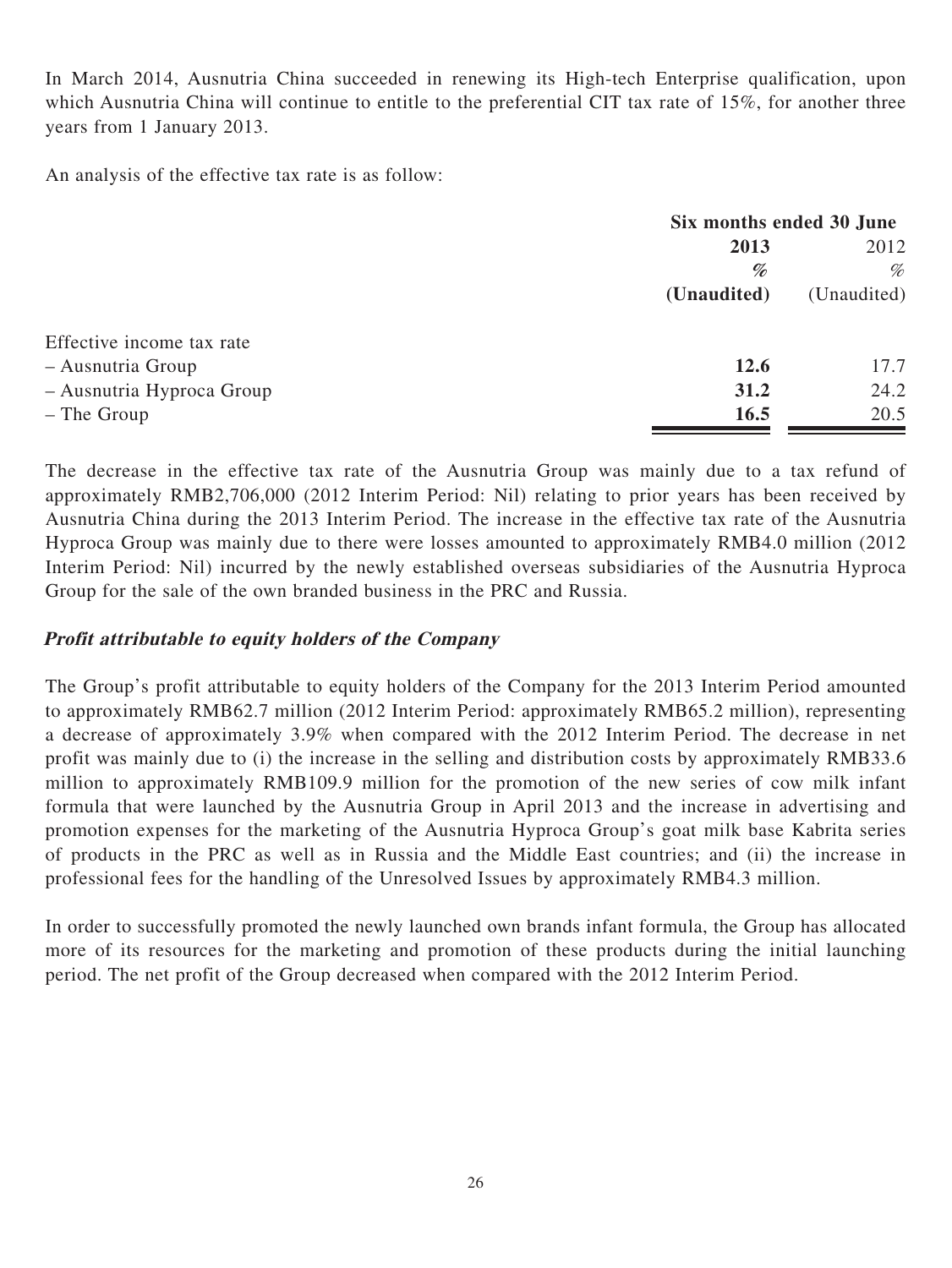# **Analysis on Condensed Consolidated Statement of Financial Position**

# **Non-current assets**

As at 30 June 2013, the total non-current assets of the Group amounted to approximately RMB424.7 million (31 December 2012: approximately RMB406.3 million), mainly comprised property, plant and equipment of approximately RMB283.6 million (31 December 2012: approximately RMB264.3 million), goodwill arising from the acquisition of Ausnutria Hyproca of approximately RMB81.8 million (31 December 2012: approximately RMB84.5 million), other intangible assets of approximately RMB33.9 million (31 December 2012: approximately RMB30.1 million) and deferred tax assets of approximately RMB23.3 million (31 December 2012: approximately RMB25.3 million).

The increase in the non-current assets of the Group as at 30 June 2013 was principally due to the increase in property, plant and equipment of the Ausnutria Hyproca Group as part of its continuous production expansion plan to cope with the increasing in demand for its products from the worldwide customers. Other non-current assets position of the Group as at 30 June 2013 remained fairly stable when compared with that as at 31 December 2012.

# **Current assets**

As at 30 June 2013, the total current assets of the Group amounted to approximately RMB1,357.3 million (31 December 2012: approximately RMB1,182.1 million), mainly comprised inventories of approximately RMB283.2 million (31 December 2012: approximately RMB190.9 million), trade receivables of approximately RMB110.8 million (31 December 2012: approximately RMB122.6 million), bills receivables of approximately RMB26.1 million (31 December 2012: approximately RMB18.7 million), pledged deposit of RMB123.3 million (31 December 2012: Nil), time deposits with banks in the PRC of RMB490.0 million (31 December 2012: RMB420.0 million) and cash and cash equivalents of approximately RMB208.0 million (31 December 2012: approximately RMB282.7 million).

### Inventories

|                         | 30 June        | 31 December    |
|-------------------------|----------------|----------------|
|                         | 2013           | 2012           |
|                         | <b>RMB'000</b> | <i>RMB'000</i> |
|                         | (Unaudited)    | (Audited)      |
| Ausnutria Group         | 84,637         | 51,260         |
| Ausnutria Hyproca Group | 198,604        | 139,675        |
| The Group               | 283,241        | 190,935        |
|                         |                |                |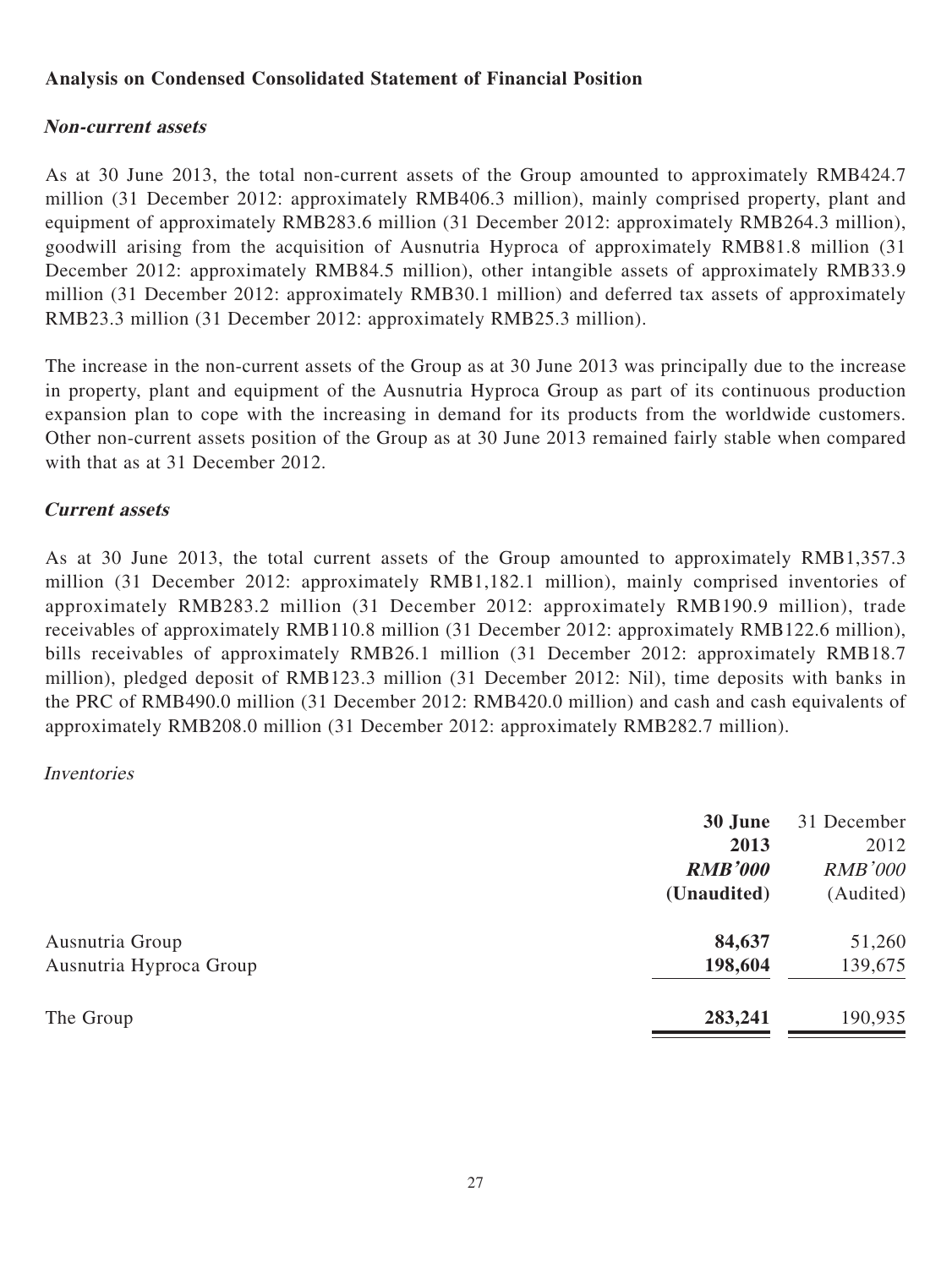The inventory turnover days of the Ausnutria Group and the Ausnutria Hyproca Group as at 30 June 2013 was approximately 96 days (31 December 2012: approximately 169 days) and approximately 71 days (31 December 2012: approximately 54 days), respectively.

In 2012, there was a temporary delay in the delivery on some of the orders by the suppliers of the Ausnutria Group in the fourth quarter of 2012 which had caused the inventory level to be at a comparatively lower level. The inventory level of the Ausnutria Group as at 30 June 2013 was in line with the normal inventory planning level.

The increase in the inventories level of the Ausnutria Hyproca Group was mainly due to (i) the increase in raw materials and packaging materials as a result of the increase in customers base; (ii) the increase in inventory level for the own branded labels business, namely Kabrita, for sales in the PRC and other overseas countries; and the impact of the New Policies which caused a longer lead time (as it require a more stringent quality testing) before the infant milk formula are to be imported into the PRC.

### Trade and bills receivables

|                                        | 30 June<br>2013<br><b>RMB'000</b> | 31 December<br>2012<br><b>RMB'000</b> |
|----------------------------------------|-----------------------------------|---------------------------------------|
|                                        | (Unaudited)                       | (Audited)                             |
| Trade receivables<br>– Ausnutria Group | 31,670                            | 35,410                                |
| - Ausnutria Hyproca Group              | 79,193                            | 87,205                                |
| Bills receivables                      | 26,082                            | 18,682                                |
|                                        | 136,945                           | 141,297                               |

The trade receivable turnover days of the Ausnutria Group and the Ausnutria Hyproca Group as at 30 June 2013 was approximately 22 days (31 December 2012: approximately 22 days) and approximately 29 days (31 December 2012: approximately 39 days), respectively, which remained fairly stable and were in line with the credit periods granted by the Group to its customers.

# Pledged deposits

As set out in the announcement of the Company dated 7 June 2013, Ausnutria (Dutch) granted a shareholder loan of EURO 7.0 million (31 December 2012: Nil) for the financing of the production expansion plans of the Ausnutria Hyproca Group. In view that most of the funds of the Ausnutria Group is denominated in RMB and placed in the PRC, the Ausnutria Group has pledged its RMB deposits in the PRC of RMB123.3 million (31 December 2012: Nil) to obtain the bank facilities in Europe for the financing of the shareholder loan.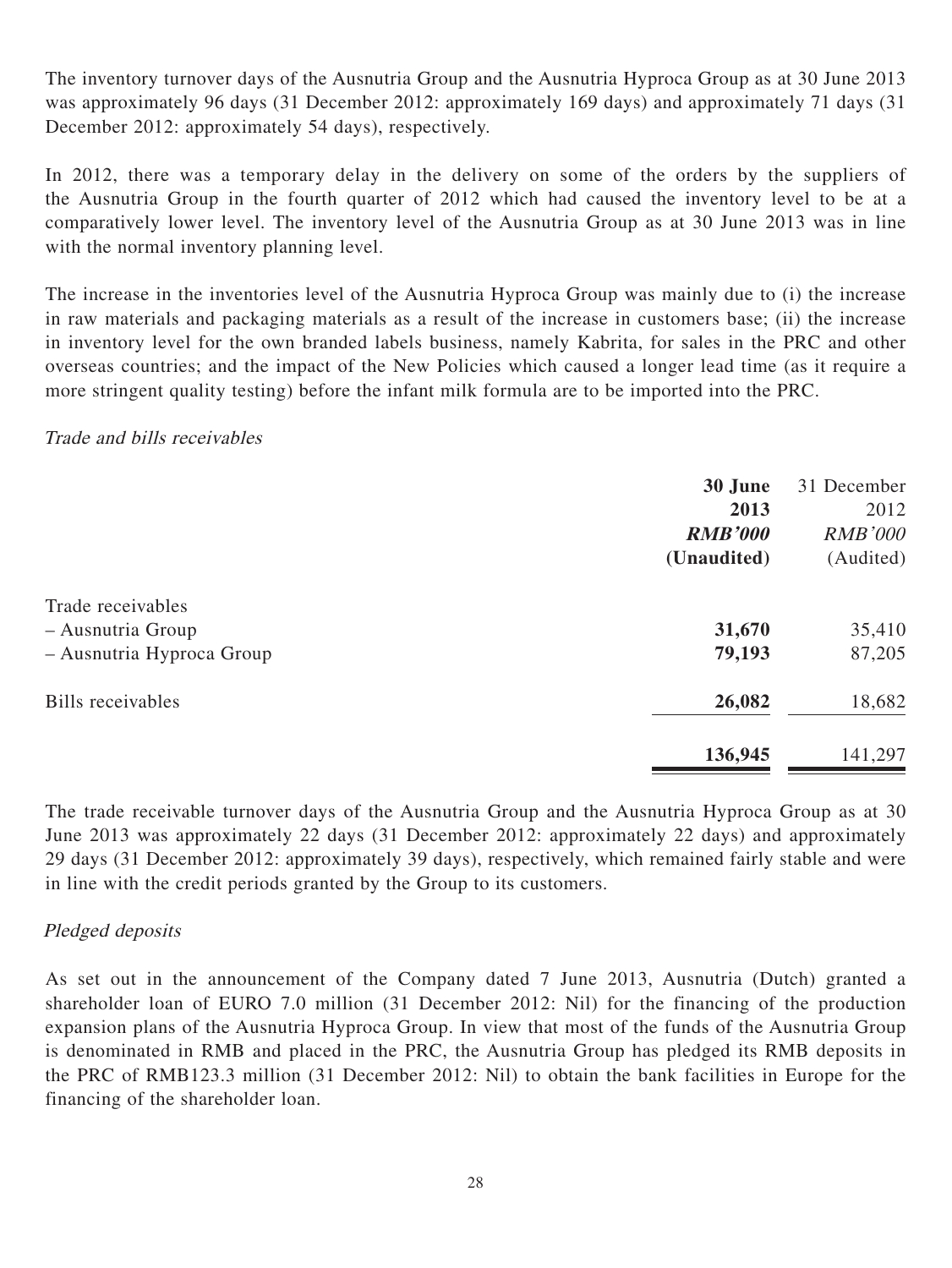### Time deposits and cash and cash equivalents

As at 30 June 2013, the Group's cash and bank balances and time deposits amounted to approximately RMB698.0 million remained fairly stable and at a healthy level when compared with approximately RMB702.7 million as at 31 December 2012.

# **Current liabilities**

As at 30 June 2013, the total current liabilities of the Group amounted to approximately RMB579.2 million (31 December 2012: approximately RMB440.6 million), mainly comprised trade payables of approximately RMB126.7 million (31 December 2012: approximately RMB104.7 million), other payables and accruals of approximately RMB251.3 million (31 December 2012: approximately RMB229.7 million) and interest-bearing bank loans and other borrowings of approximately RMB182.6 million (31 December 2012: approximately RMB95.6 million).

### Trade payables

|                         | 30 June        | 31 December    |
|-------------------------|----------------|----------------|
|                         | 2013           | 2012           |
|                         | <b>RMB'000</b> | <b>RMB'000</b> |
|                         | (Unaudited)    | (Audited)      |
| Ausnutria Group         | 14,788         | 9,030          |
| Ausnutria Hyproca Group | 111,880        | 95,668         |
| The Group               | 126,668        | 104,698        |
|                         |                |                |

The increase in trade payables as at 30 June 2013 was in line with the increase in purchase to cope with the increase in sales of the Group for the 2013 Interim Period.

The trade payable turnover days of the Ausnutria Group and the Ausnutria Hyproca Group as at 30 June 2013 was approximately 17 days (31 December 2012: approximately 24 days) and approximately 43 days (31 December 2012: approximately 37 days), respectively, was in line with the credit terms granted by the suppliers of the Group.

### Interest-bearing bank loans and other borrowings

The interest-bearing bank loans and other borrowings as at 30 June 2013 and 31 December 2012 were all primarily used for the financing of the daily working capital and capital expenditures of the Ausnutria Hyproca Group.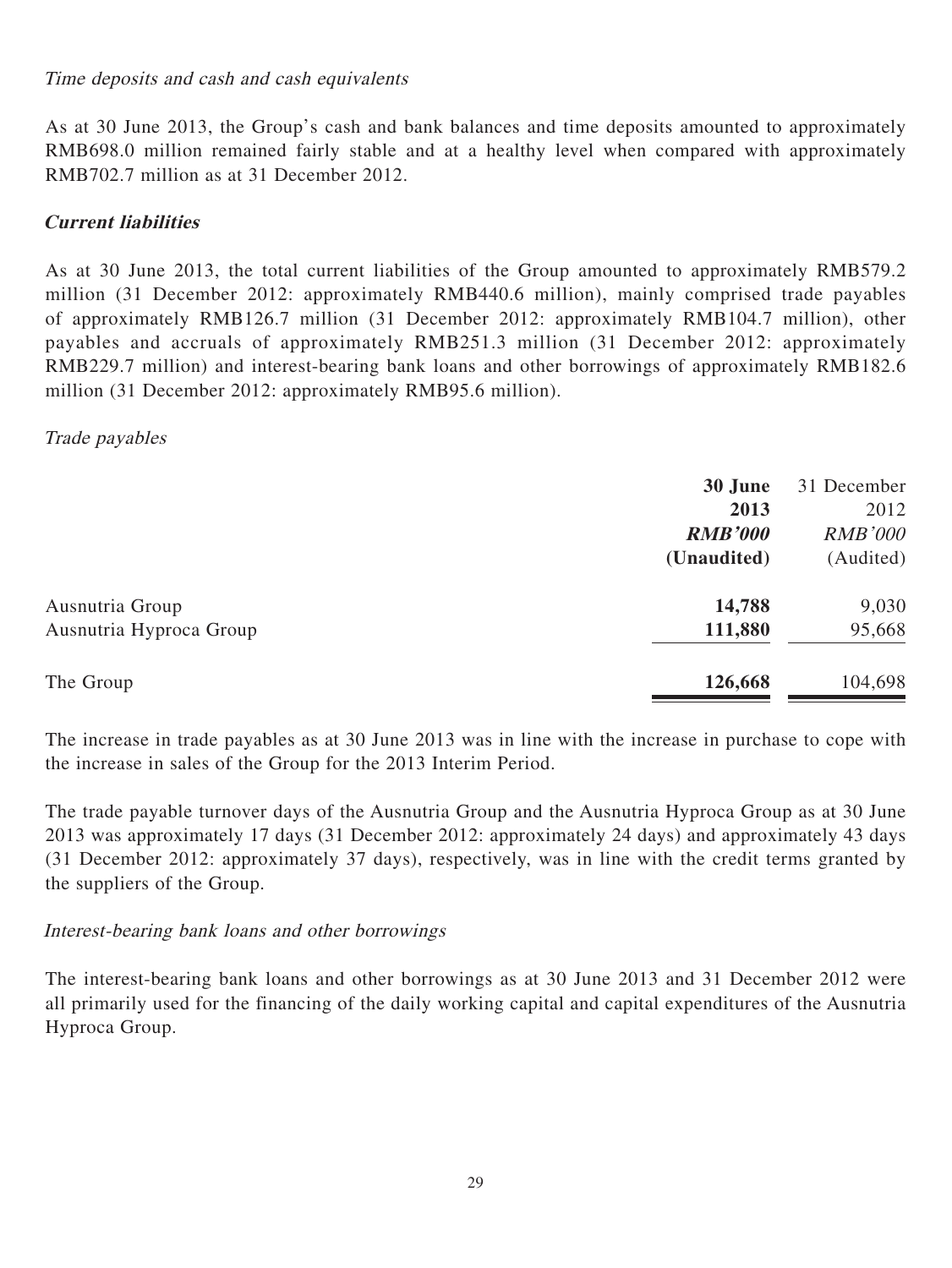The increase in the interest-bearing bank loans and other borrowings as at 30 June 2013 was mainly due to the drawdown of a one-year term loan by Ausnutria (Dutch) for the financing of the capital expenditure plan of the Ausnutria Hyproca Group as set out in the announcement of the Company dated 7 June 2013.

# **Non-current liabilities**

As at 30 June 2013, the total non-current liabilities of the Group amounted to approximately RMB77.5 million (31 December 2012: approximately RMB84.0 million), comprised interest-bearing bank loans and other borrowings of approximately RMB35.7 million (31 December 2012: approximately RMB39.0 million), accruals for defined benefit plan of approximately RMB16.5 million (31 December 2012: approximately RMB17.4 million) and deferred tax liabilities of approximately RMB25.3 million (31 December 2012: approximately RMB27.6 million).

There were no significant changes in the non-current liabilities position of the Group as at 30 June 2013 when compared with 31 December 2012.

# **Non-controlling interests**

As at 30 June 2013 and 31 December 2012, the balance mainly represented the 49% equity interests in Ausnutria Hyproca owned by DDI.

# **MATERIAL INVESTMENTS AND ACQUISITIONS AND DISPOSALS**

There were no material investments and acquisitions and disposals of subsidiaries and associated companies during the 2013 Interim Period.

# **FINANCIAL RESOURCES, LIQUIDITY AND PLEDGE OF ASSETS**

The Group adopts conservative financial management policies. A summary of liquidity and financial resources is set out below:

| 30 June        | 31 December    |
|----------------|----------------|
| 2013           | 2012           |
| <b>RMB'000</b> | <b>RMB'000</b> |
| (Unaudited)    | (Audited)      |
| 208,046        | 282,714        |
| 490,000        | 420,000        |
| 218,247        | 134,562        |
| 1,782,021      | 1,588,363      |
| $12.2\%$       | $8.5\%$        |
|                |                |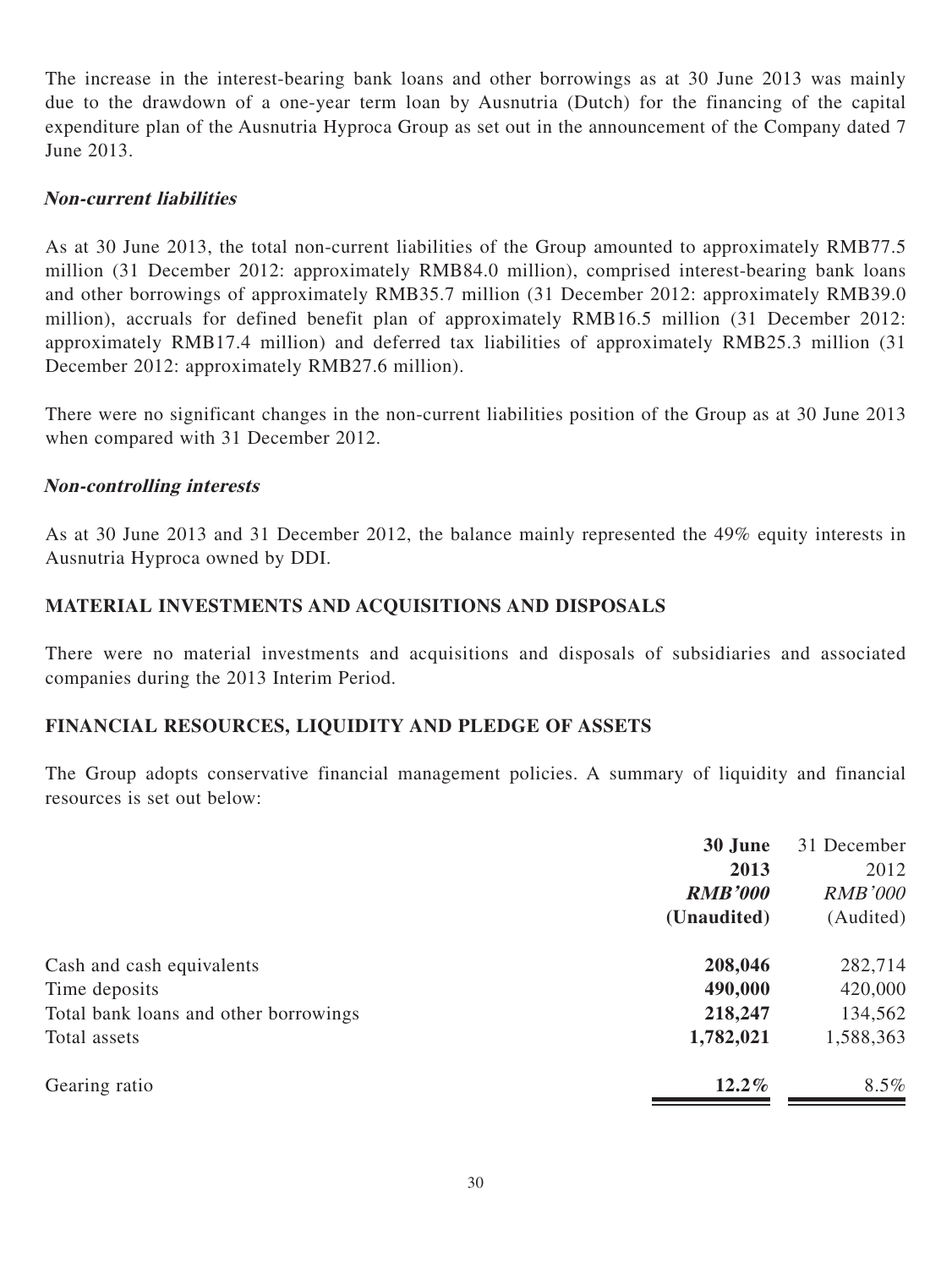As at 30 June 2013, the Group had pledged the land and buildings, plant and machineries, inventories and trade receivables that were attributable to the Ausnutria Hyproca Group with a total carrying value of EURO 54.9 million, equivalent to approximately RMB442.0 million (31 December 2012: approximately EURO 42.9 million, equivalent to approximately RMB357.1 million) and the time deposits that were attributable to the Ausnutria Group of RMB123.3 million (31 December 2012: Nil) for the banking facilities granted to the Group.

### **COMMITMENTS**

As at 30 June 2013, the Group, as lessee, had total future minimum lease payments under noncancellable operating leases amounting to approximately RMB4,468,000 (31 December 2012: approximately RMB4,770,000).

As at 30 June 2013, the Group had contracted, but not provided for, capital commitments in respect of leasehold improvements and the purchase of plant and machineries mainly for the CAPEX Plan of Nil (31 December 2012: approximately RMB1,260,000) and approximately RMB64,939,000 (31 December 2012: approximately RMB10,583,000), respectively.

# **CONTINGENT LIABILITIES**

As at 30 June 2013, the Group did not have any significant contingent liabilities (31 December 2012: Nil).

### **USE OF PROCEEDS**

The shares of the Company were listed on the Main Board of the Stock Exchange on 8 October 2009 with net proceeds from the global offering of the Company's shares of approximately HK\$823.1 million (after deducting underwriting commissions and related expenses) (the "Net IPO Proceeds").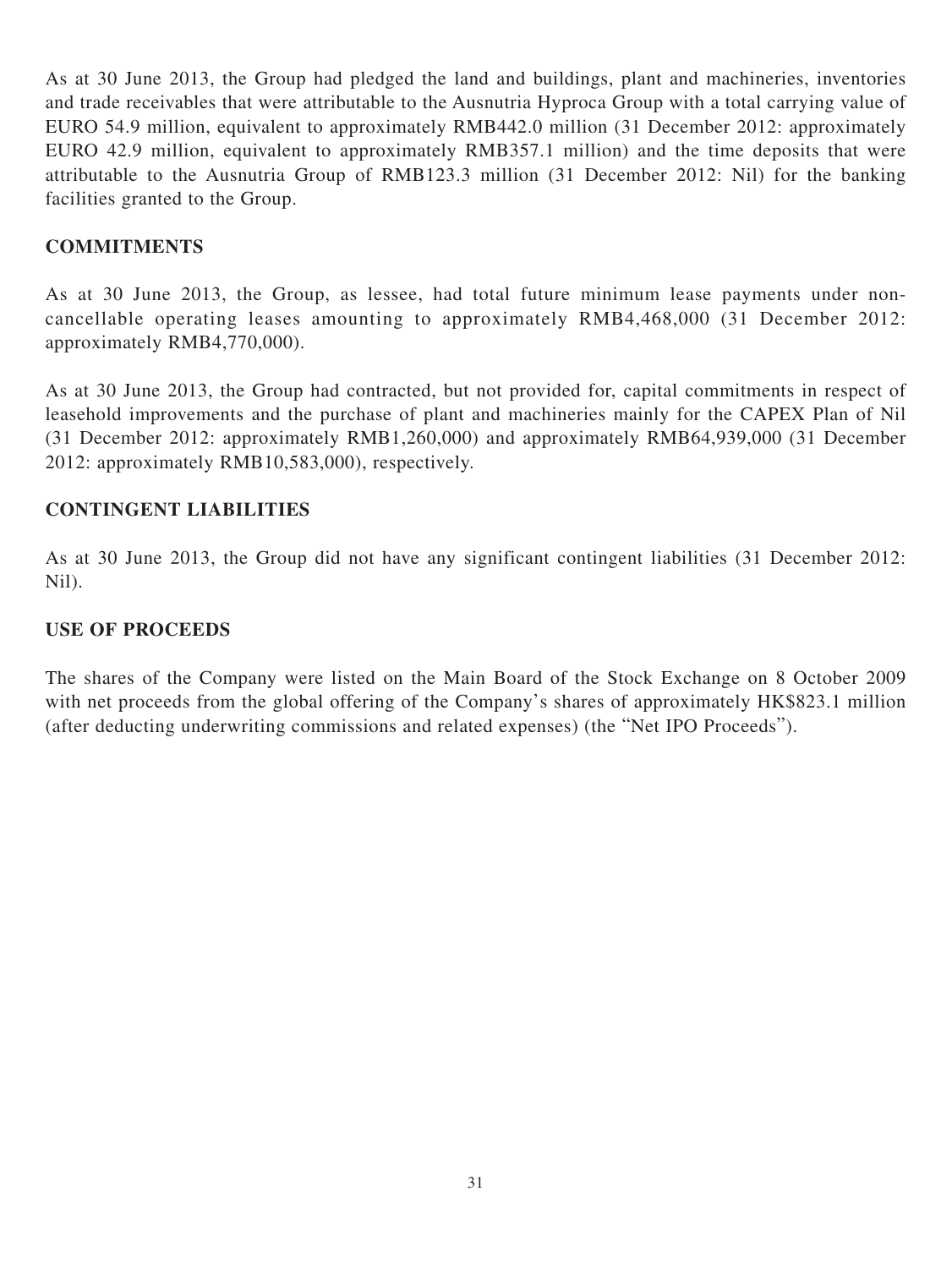The use of the Net IPO Proceeds from the global offering up to 30 June 2013 was as follows:

|                                                      |                 |                 | <b>Balance</b>  |
|------------------------------------------------------|-----------------|-----------------|-----------------|
|                                                      | As stated       |                 | as at           |
|                                                      | in the          |                 | 30 June<br>2013 |
|                                                      | prospectus*     | <b>Utilised</b> |                 |
|                                                      | <b>HK\$'000</b> | <b>HK\$'000</b> | <b>HK\$'000</b> |
| Invest in upstream operations                        | 246,930         | (192, 776)      | 54,154          |
| Expand the Group's distribution network and          |                 |                 |                 |
| brand building                                       | 246,930         | (246,930)       |                 |
| Enhance the Group's research and development efforts | 82,310          | (39,508)        | 42,802          |
| Introduce new series of organic paediatric           |                 |                 |                 |
| nutrition products                                   | 82,310          | (61, 346)       | 20,964          |
| Establish new production lines and warehouse         | 82,310          | (33,020)        | 49,290          |
| General working capital                              | 82,310          | (82,310)        |                 |
|                                                      | 823,100         | (655,890)       | 167,210         |

The unused Net IPO Proceeds balance was deposited in reputable financial institutions in the PRC.

\* The Directors intend to apply the remaining Net IPO Proceeds in the manner as stated in the prospectus of the Company dated 24 September 2009 (the "Prospectus") and as subsequently amended as set out in the announcement of the Company dated 8 September 2010 to place the utilised portion of the Net IPO Proceeds in short term deposits and short term treasury products with licensed banks and authorised financial institutions in Hong Kong and in the PRC.

# **HUMAN RESOURCES**

As at 30 June 2013, the Group has a total of 1,041 (31 December 2012: 928) full-time employees. For the 2013 Interim Period, total employee costs, including directors' emoluments, amounted to approximately RMB102.8 million (2012 Interim Period: approximately RMB70.6 million). The Group determined the remuneration packages of all employees with reference to individual performance and current market salary scale.

The Group provides a defined contribution mandatory provident fund for retirement benefits of its employees in Hong Kong and various plans in either defined benefit or defined contribution arrangements for the retirement benefits of its employees in the Netherlands. The Group also provides various welfare schemes as required by the applicable local laws and regulations to its employees in the PRC.

# **DIVIDEND DISTRIBUTION**

The Directors do not recommend a payment of an interim dividend for the 2013 Interim Period (2012 Interim Period: Nil).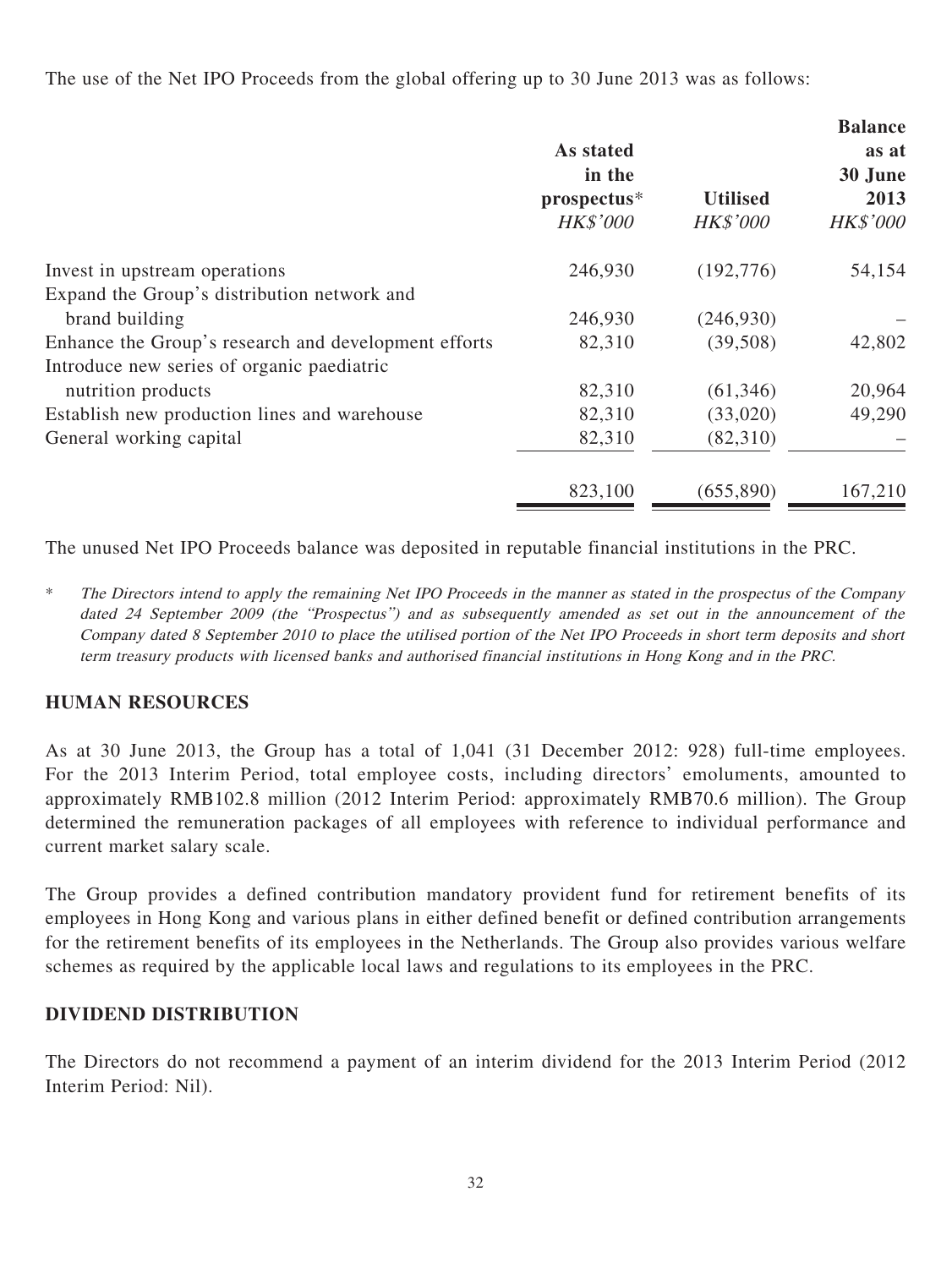### **SHARE OPTION SCHEME**

On 19 September 2009, the Company adopted a share option scheme (the "Scheme"), whereby the Board is empowered to grant options to eligible persons, including directors, employees and advisers of the Group, to subscribe for the Shares.

As at the date of this announcement, no option has been granted or agreed to be granted under the Scheme.

### **PURCHASE, REDEMPTION OR SALE OF LISTED SECURITIES OF THE COMPANY**

Neither the Company nor any of its subsidiaries purchased, redeemed or sold any of the Shares during the 2013 Interim Period (2012 Interim Period: Nil) and up to the date of this announcement.

### **CORPORATE GOVERNANCE**

The Board is committed to raising the standard of corporate governance within the Group at all times and believes that good corporate governance helps the Group to safeguard the interests of the Shareholders and improve its performance.

The Board strives to implement the best practices embodies in the Rules Governing the Listing of Securities on the Stock Exchange (the "Listing Rules") to Corporate Governance Code (the "CG Code") where feasible and as far as practicable.

In the opinion of the Directors, the Company has complied with the respective code provisions of the CG Code for the 2013 Interim Period and up to the date of this announcement, except for the following deviations:

### **1) Delay in publishing the financial reports and convening annual general meetings**

As a result of the Unresolved Issues, the Group has breached the financial reporting provisions under the Listing Rules in (i) announcing and publishing the annual results/reports for the years ended 31 December 2012 and 2013 and the interim results/reports for the six months ended 30 June 2012 and 2013; and (ii) convening an annual general meeting for the financial years ended 31 December 2012 and 2013.

### **2) Code provision A.1.8**

Under code provision A.1.8 of the CG Code, the Company should arrange appropriate insurance cover in respect of legal action against its directors.

On 26 September 2013, the Company's previous insurance company informed the Company that the directors and officers liability insurance, which was going to lapse on 7 October 2013, would not be renewed as a result of the suspension of trading in the Shares on the Stock Exchange (the "Suspension") and the insurance company was not in a position to undertake a full assessment for the risk exposure. On 7 January 2014, the Company has already entered into a new directors and officers liability insurance with another insurance company.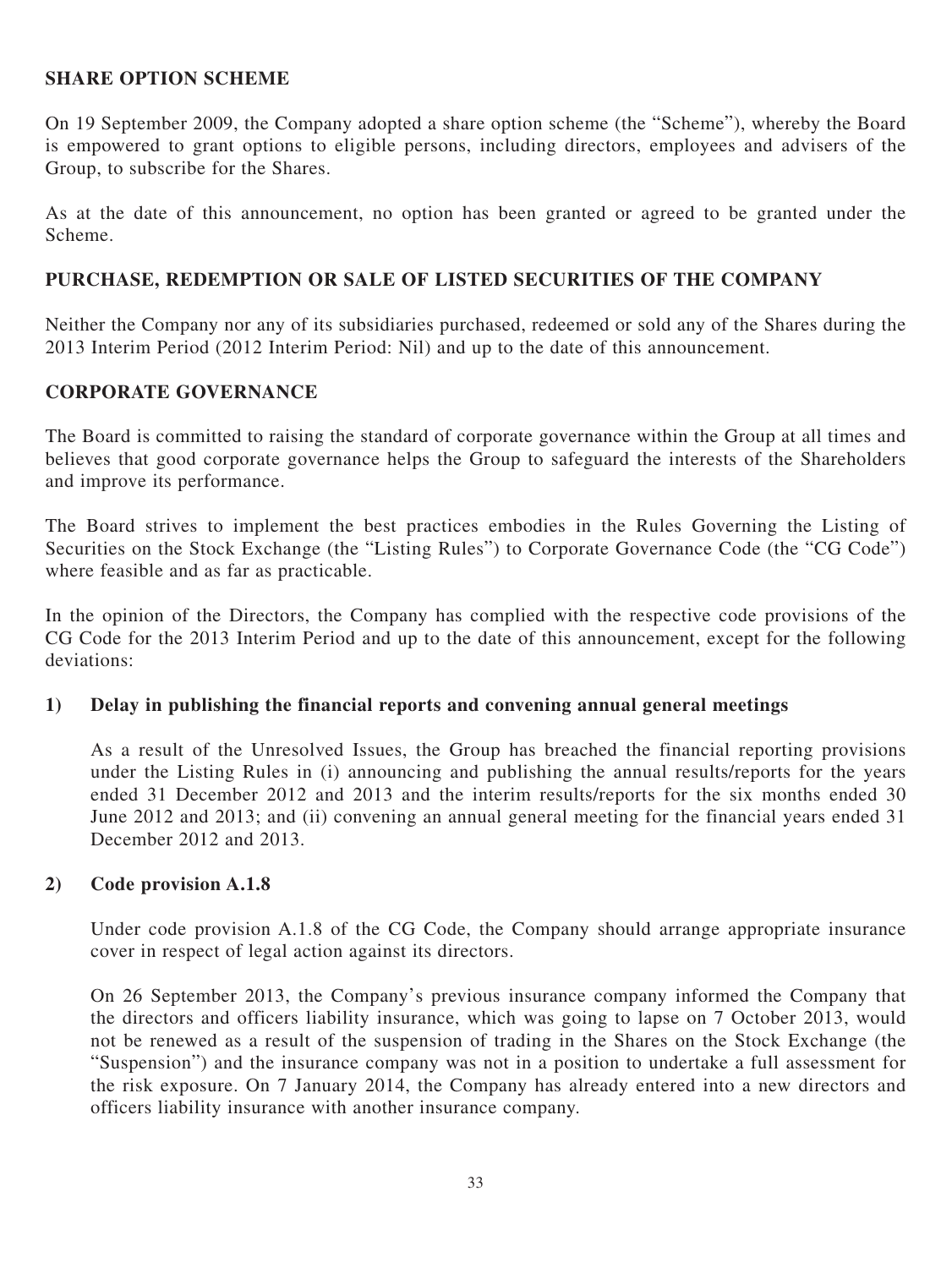# **3) Code Provision A.2.7**

Under code provision A.2.7 of the CG Code, the chairman should at least annually hold meetings with non-executive directors (including independent non-executive directors) without the executive directors present.

On 1 November 2013, a meeting had been held among the chairman and the non-executive Director (including the independent non-executive Directors) without the other executive Directors present, to discuss, among other things, the status in relation to the Suspension and the latest development of the Group. No such meeting has been held prior to 1 November 2013.

# **4) Code provisions A.6.7 and E.1.2**

Under code provision A.6.7 of the CG Code, independent non-executive Directors and other nonexecutive Directors should attend general meetings and develop a balanced understanding of the views of the Shareholders. In addition, code provision E.1.2 of the CG Code provides that the chairman of the board should attend the annual general meeting.

As referred to the section headed "Delay in publishing the financial reports and convening annual general meetings" above, the Company will schedule to convene an annual general meeting for the financial years ended 31 December 2012 and 2013 as soon as practicable.

# **Resignation of non-executive Director**

Mr. Dai Li ("Mr. Dai") resigned as the non-executive Director with effect from 4 March 2014 due to his personal commitments as a professor in a university. Mr. Dai agreed to remain as a consultant of the Company upon his resignation as the non-executive Director and work for the Company on a part time basis focusing on projects in relation to the future business development of the Group, particularly in the Netherlands.

# **DIRECTORS' SECURITIES TRANSACTIONS**

The Company has adopted the Model Code for Securities Transactions by Directors of Listed Issuers (the "Model Code") as contained in Appendix 10 to the Listing Rules as the standards for the Directors' dealings in the securities of the Company. Having made specific enquiry with all Directors, the Directors confirmed that they have complied with the required standard set out in the Model Code for the 2013 Interim Period and up to the date of this announcement.